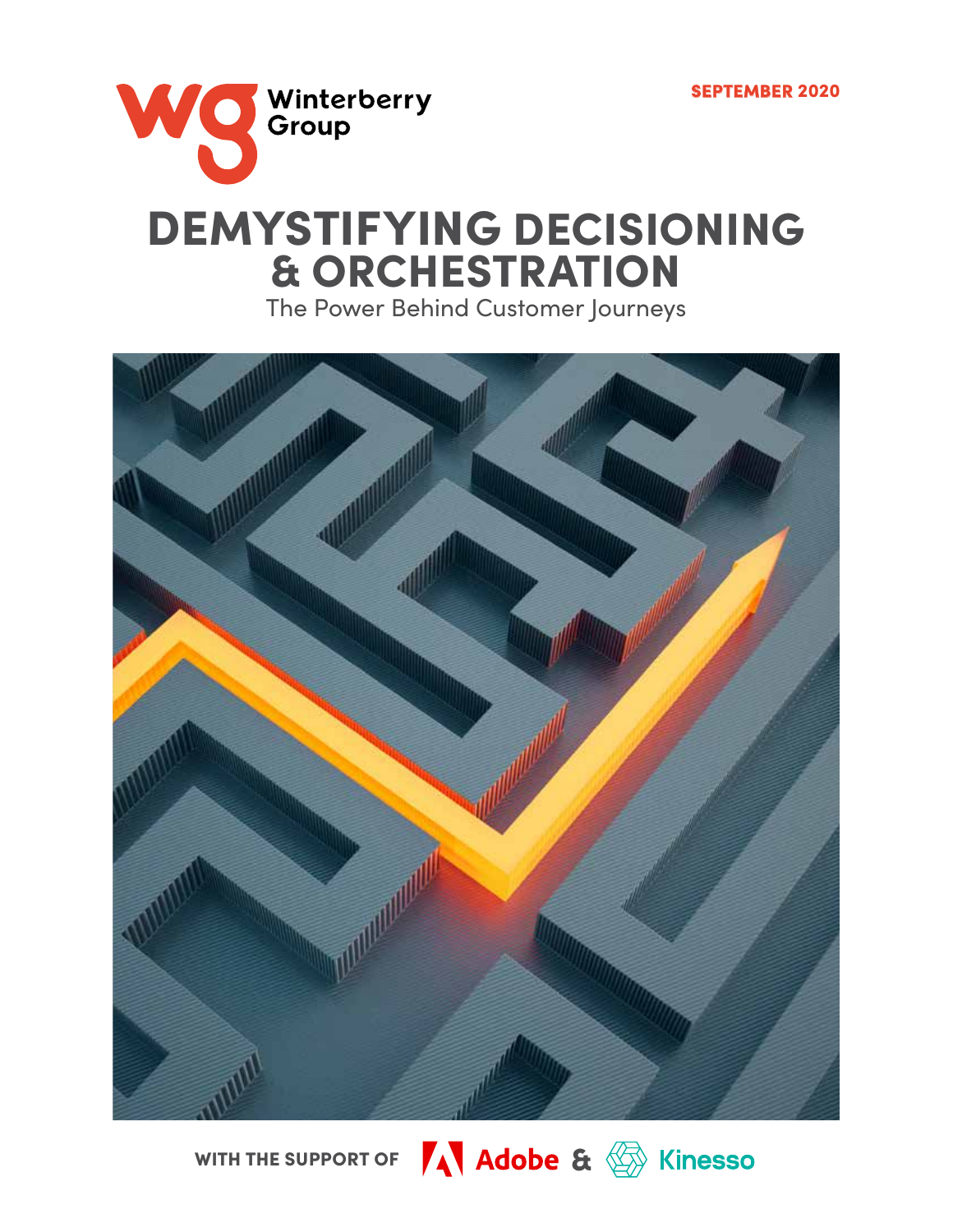## Acknowledgements and Methodology

This white paper is based on contributions from over fifty martech and adtech industry experts—including senior executives representing marketers, advertisers, publishers, decisioning and orchestration platforms, agencies and data providers—who offered their time and insights during a series of surveys, telephone and videoconference interviews between March and August 2020.

This report would not have been possible without the significant contributions of the industry leaders who supported our research and shared their opinions with us. In particular, Winterberry Group is grateful to our project sponsors for insights and support of this initiative. They include:

## Premier Sponsors



Supporting Sponsor



## WINTERBERRY GROUP AUTHORS

**Michael Harrison** Managing Partner

**Dave Frankland** Managing Director **Charles Ping** Managing Director EMEA

### **NOTICE**

This report contains brief, selected information and analysis pertaining to the advertising, marketing and technology industries and has been prepared by Verista Partners Inc. d.b.a Winterberry Group. It does not purport to be all-inclusive or to contain all of the information that a prospective manager, investor or lender may require. Projections and opinions in this report have been prepared based on information provided by third parties. Neither Winterberry Group nor its respective sponsors make any representations or assurances that this information is complete or completely accurate, as it relies on self-reported data from industry leaders—including advertisers, marketing service providers, technology developers and agencies. Nor shall any of the forgoing (or their respective officers or controlling persons) have any liability resulting from the use of the information contained herein or otherwise supplied. All trademarks are the property of their respective owners.

Copyright Winterberry Group © 2020 All rights Reserved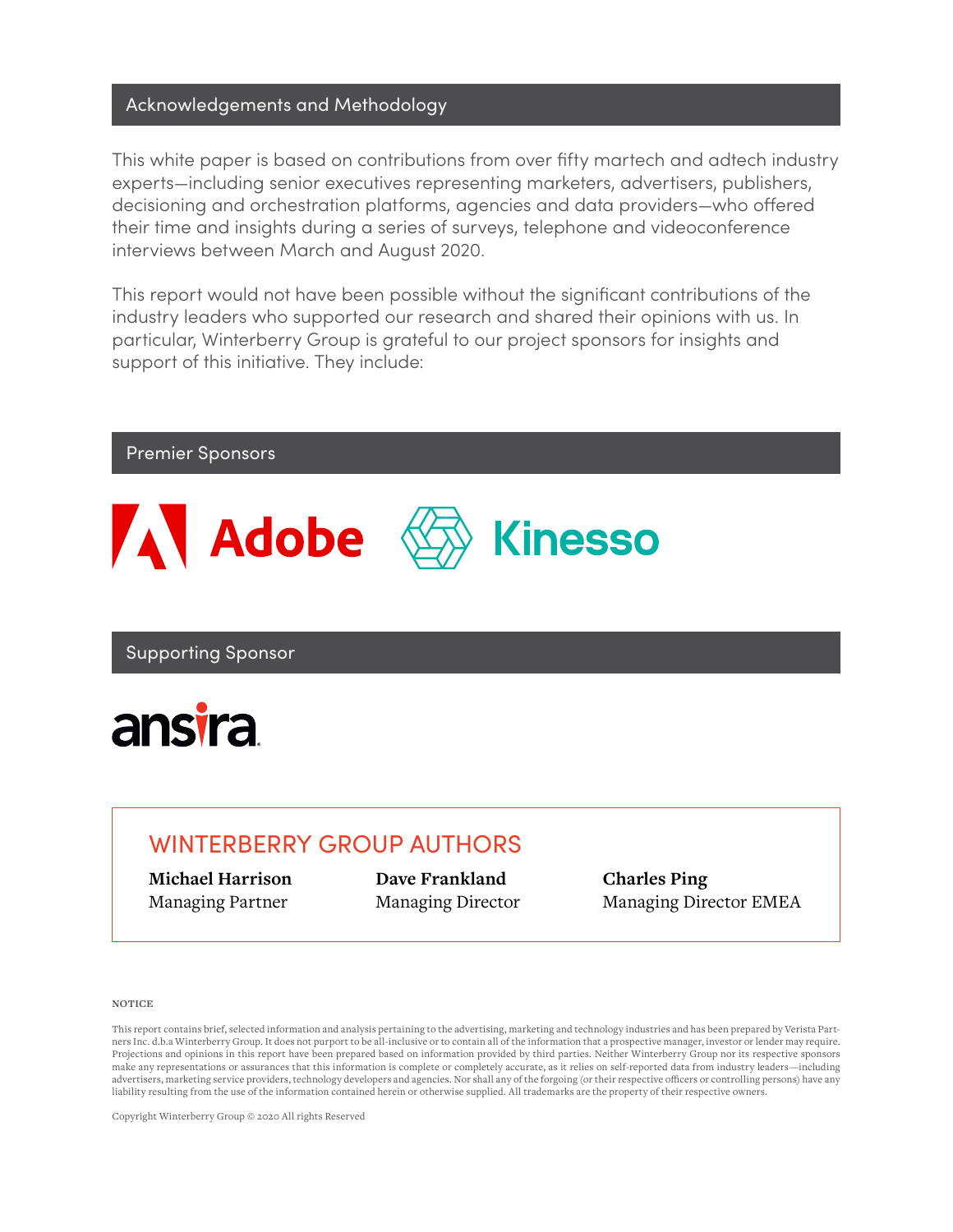# **TABLE OF CONTENTS**

- [Executive Summary](#page-3-0)
- [The Opportunity and Challenge of Effective Decisioning](#page-4-0)
- [The Role of Decisioning in the Marketing and Advertising Ecosystem](#page-6-0)
- [Defining Decisioning and Orchestration](#page-9-0)
- [The Role of Decisioning and Orchestration in the Customer Experience Ecosystem](#page-12-0)
- [The Evolution of Decisioning and Orchestration in Organizations](#page-16-0)
- [What Drives Complexity in Decisioning and Orchestration?](#page-23-0)
- [Requirements for Use](#page-26-0)
- [Pricing Models](#page-29-0)
- [Privacy and Transparency](#page-31-0)
- [About our Sponsors](#page-33-0)
- [About WInterberry](#page-35-0)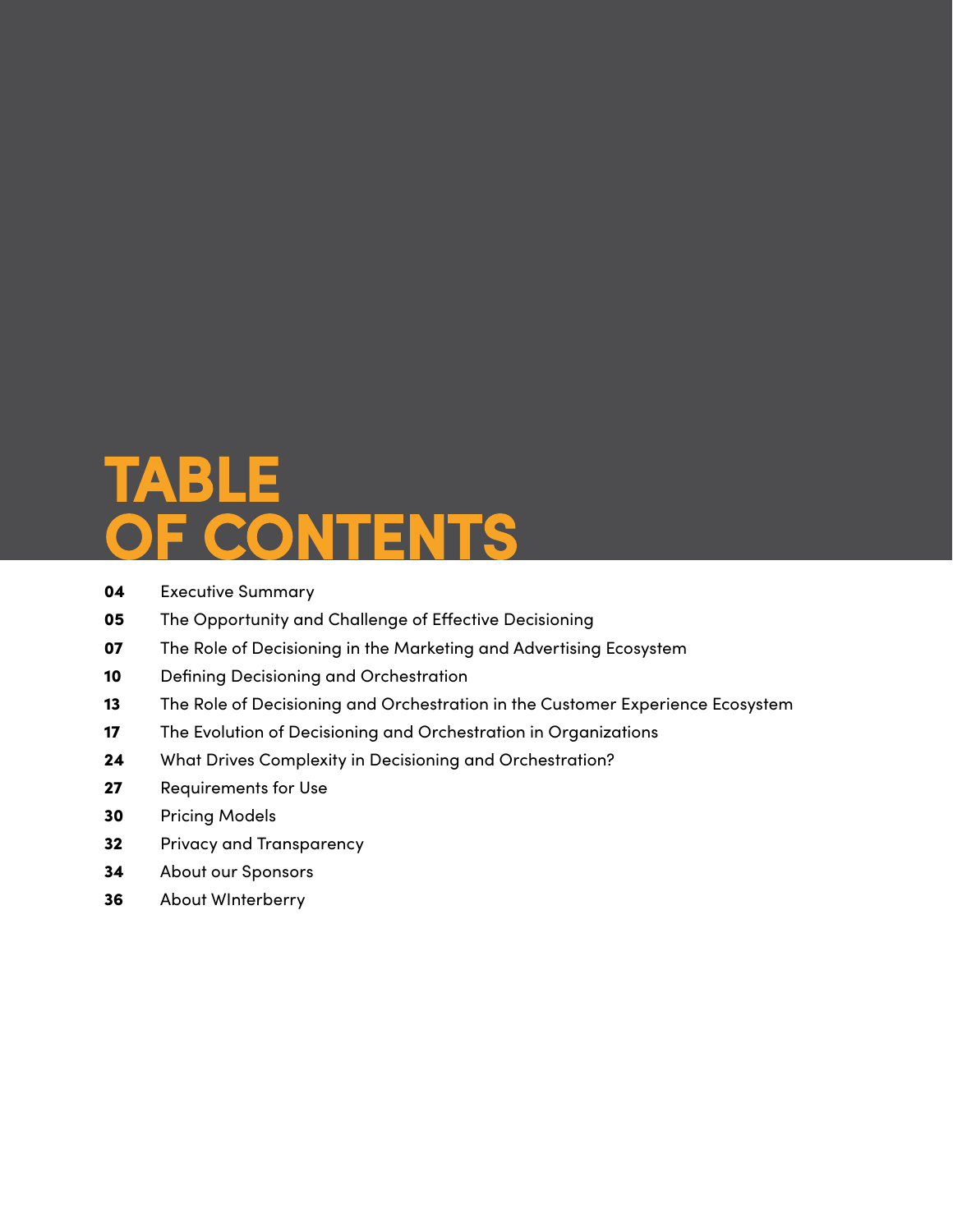### <span id="page-3-0"></span>Executive Summary

Interacting with consumers has become increasingly difficult—deciding on the right message to send to a customer, and effectively orchestrating the activation of that message has become more challenging than ever before. Why? Consumers are now interacting with brands in more places, using more (and different) devices and channels than any time in history. They expect brands to know the history of their interactions, and to quickly solve theirs needs at the moment of interaction. And, they will punish a brand that fails—either by publicly calling them out, or simply by taking their business elsewhere at a moment's notice.

Delivering on the promise of effective communication ("right message, right time, right consumer") is simultaneously more complex and more important than ever. And the research shows that marketers and advertisers are struggling with this—in a survey of practitioners conducted for this paper, only 14% of respondents indicated that they are very satisfied with the contribution and value that their decisioning solutions have brought to their organizations.

Winterberry Group defines decisioning as a practice comprised of the people, processes and technology(ies) that determine the who, what, where and how a brand communicates with its customers. It doesn't stand alone—it is fueled by data and analytics—and acts as the brain of the marketer's technology stack. Decisioning works in tandem with orchestration solutions to move analytics outputs and insights through the martech and adtech stack, informing activation in the application layer. This function enables marketers to leverage data and insights across disparate technology platforms and solve for real-time, cross-channel customer journey execution. If decisioning is the brain, then orchestration is the central nervous system within a marketer's technology stack.

Throughout the research, Winterberry Group found that decisioning engines solve for both micro-decision (at the application layer) and macro-decisions (within a centralized decisioning hub), underscoring that there is no "one size fits all" solution. The vast array of use cases that decisioning and orchestration solve for—ranging from optimization of content, journey, media and operations to the disparity in maturity of how firms apply decisioning and orchestration

further supports this notion. As such, Winterberry Group broadly segments the market into four levels of application: (1) Marketers employing mass marketing; (2) Those employing decisioning and orchestration on a channel-by-channel basis; (3) Those taking a multi-channel approach; and (4) Marketers with an omni-channel marketing approach.

As every organization is at a different point in its decisioning and orchestration journey—and has a unique set of considerations—a combination of process, people and technology will impact an organization's ability to successfully

implement and evolve its decisioning and orchestration. As with most transformation initiatives, there will need to be alignment among the stakeholders and divisions that rely on and benefit from these solutions. The complexity of factors impacting each company's approach to decisioningn and orchestration ensures that each brand must define the solution that is unique to their circumstances. This research provides a framework to understand the challenges, identify the opportunities, and build a roadmap for decisioning and orchestration success.



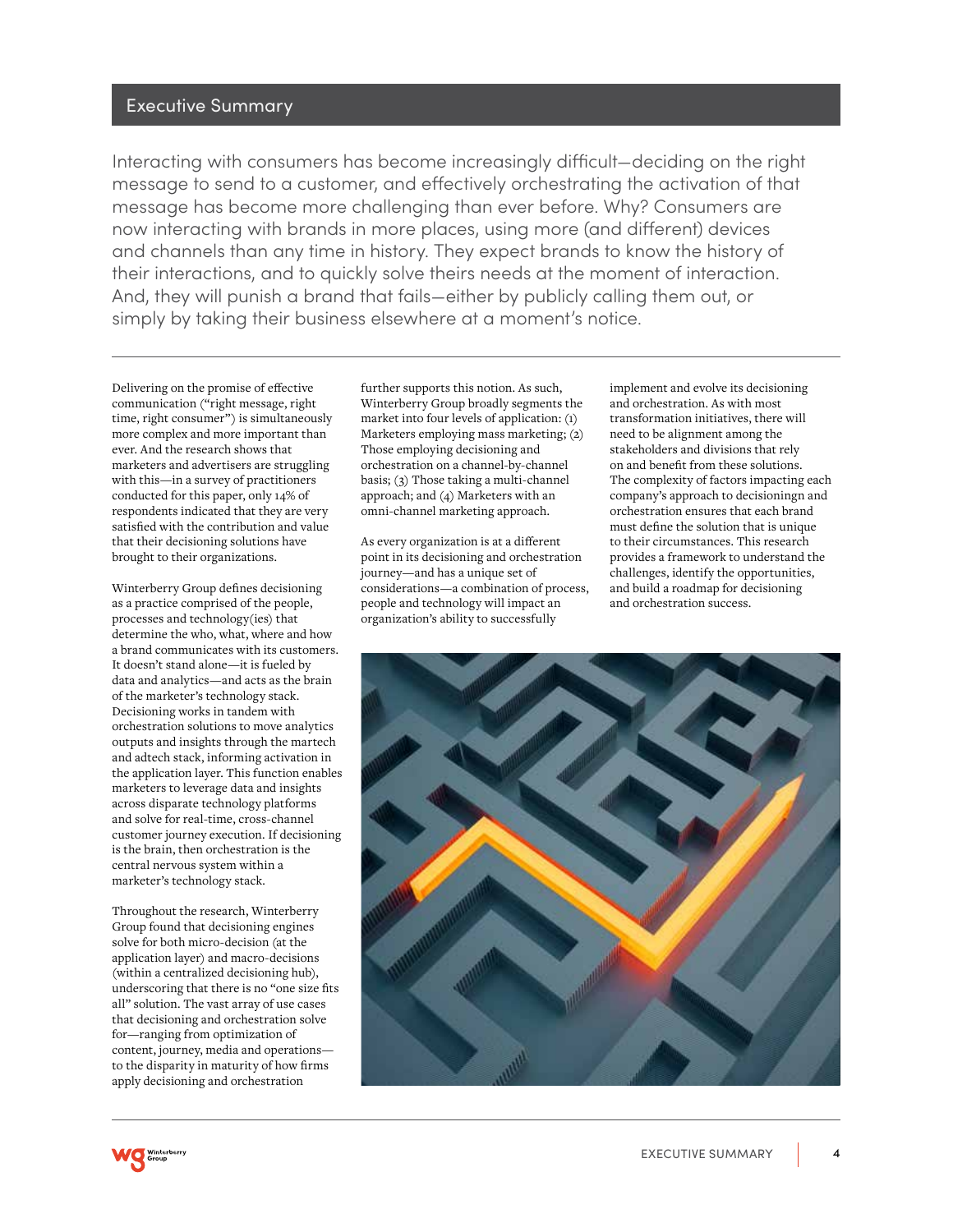# <span id="page-4-0"></span>**THE OPPORTUNITY AND CHALLENGE OF EFFECTIVE DECISIONING**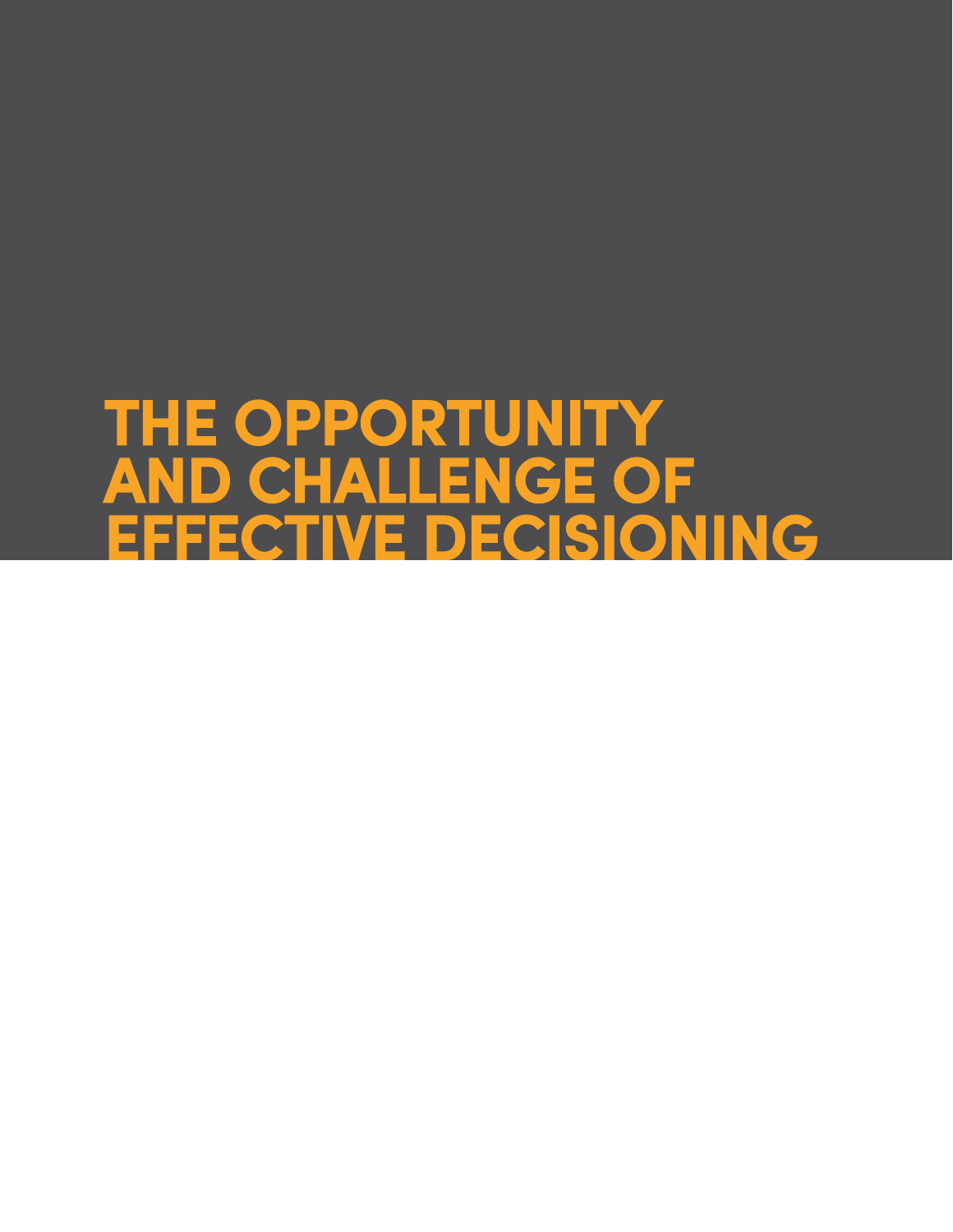The concept of "decisioning" as it relates to marketing and advertising is not new. For years, marketers and advertisers have strived to deliver on the elusive "right message, to the right customer, at the right time" mandate, yet have struggled to successfully achieve this vision. In fact, technology vendors have long sought to sell marketers a promise of a truly personalized customer experience, evoking imagery of a time when shopkeepers knew their customers so well they could personally direct them to new products or make recommendations tailored to their individual needs.

However, not only has this promise been elusive, but delivering on the concept has become even more difficult. Changes in consumer behaviors and expectations, coupled with developments in both brand and enterprise technology, have raised the bar for determining the single best decision at any point in time to meet both corporate objectives and satisfy customer needs.

Consider the following: Consumers are interacting across more touchpoints and devices than ever before. They are more informed than ever about a company and its competitors, as well as the products, prices, offers and features available in the market. They understand that companies capture data about their online interactions and behaviors and, in most cases, permit this capture and usage if they see reciprocal value—in the form of more streamlined, effective customer interactions and relevant offers. Although they wouldn't use these words, consumers today expect an omni-channel, cross-device and cross-application experience from the brands and companies with which they interact and expect it to be both relevant and valuable from their perspective.

As a result, the level of complexity in decision-making and orchestration of messaging and response has multiplied exponentially. Brands today face a mandate to leverage all available information to determine and orchestrate the time, place and manner of each individual customer interaction in service of customer needs and business objectives. And, brands told us that they are struggling. Reflecting this struggle, 69% of survey respondents indicated that they work with at least one external partner—including systems integrators, marketing service providers and agencies—to support their decisioning efforts. After all, the right decision for the customer and brand must account for a myriad of data points, including customer

profile, communication channel, and environmental factors, and must determine the best content and format all of which must be done in a manner compliant with consumer privacy and

consent standards. Critically, that decision must be made in nano-seconds.

It is this challenge that this research addresses.

### Supporting Quotes

I would want to challenge [marketers] to see how they could transform things to impact the customer journey in the right place at right time to have the most impact as fast as possible

"

*– Executive, Decisioning Technology*

 $\alpha$ 

 $\alpha$ 

 $\alpha$ 

We are recognizing that as companies get data together, what they are really missing and looking for is a set of insights that enable them to make better decisions and activate different types of campaigns and programmatic experiences

*– CEO, Customer Data Platform*

We want to help our customers succeed and provide them with the tools for every moment an operational decision needs to be made so they can automate and scale those solutions with analytics

"

"

*– Executive, Decisioning Technology*

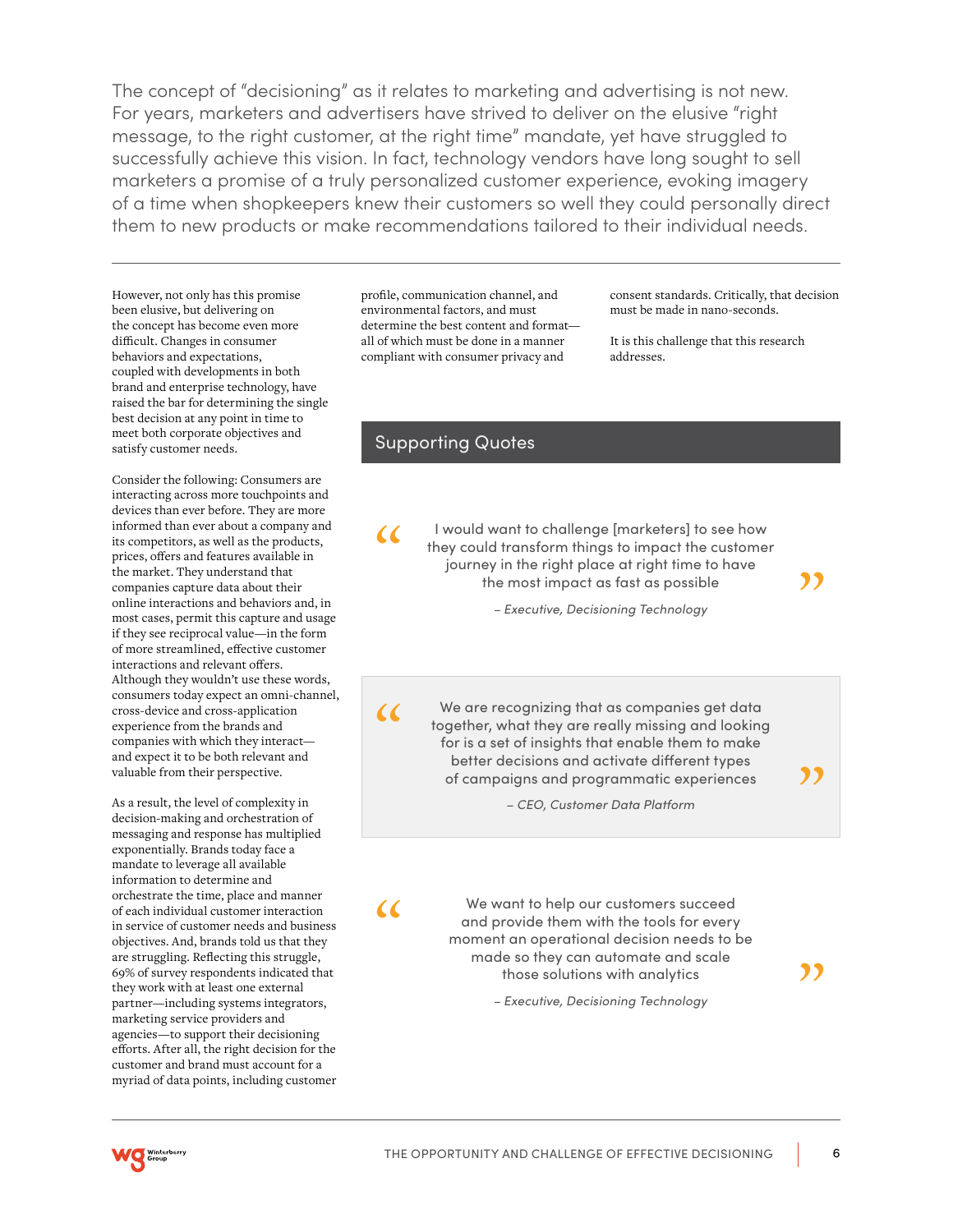<span id="page-6-0"></span>**THE ROLE OF DECISIONING IN THE MARKETING AND ADVERTISING ECOSYSTEM**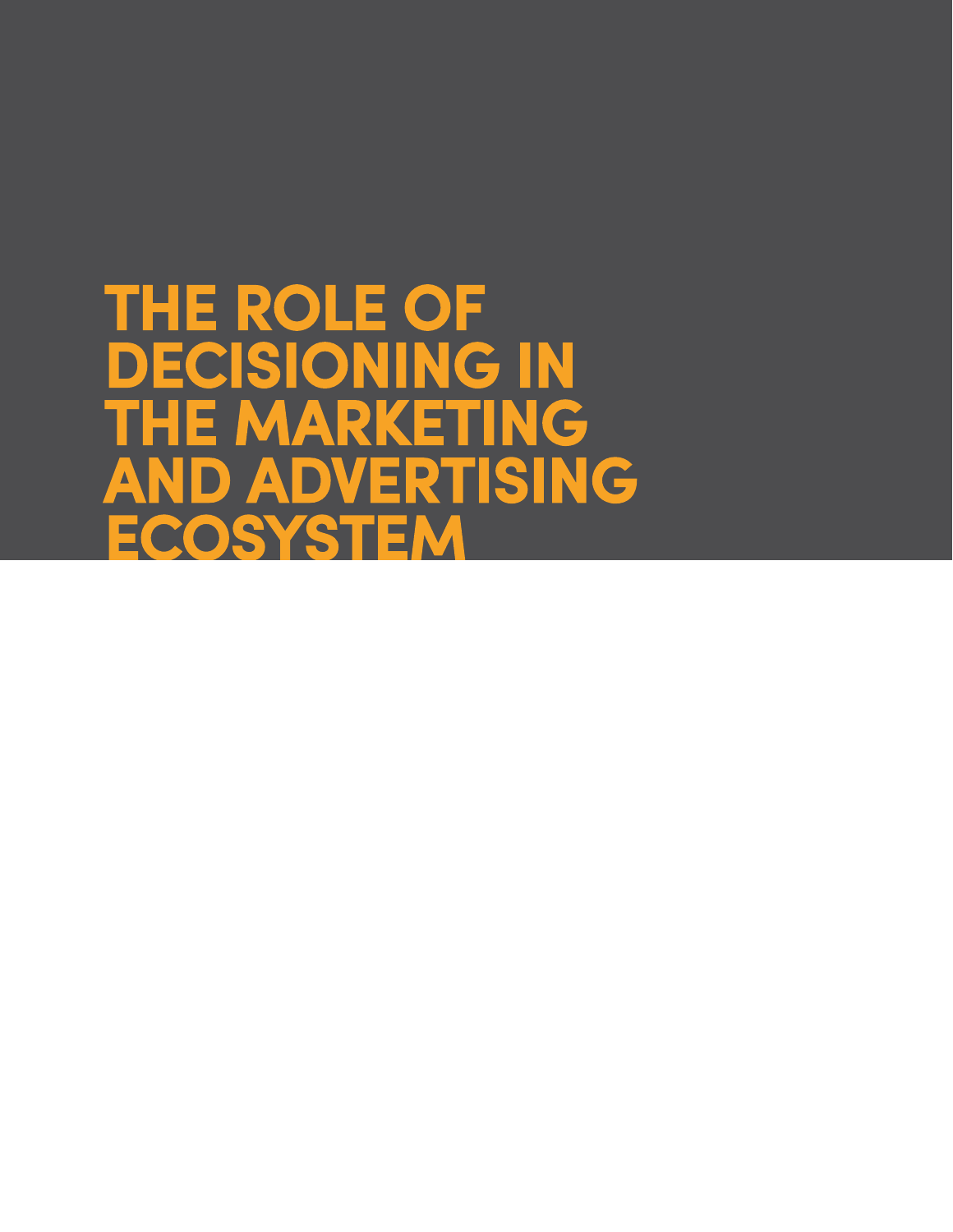Before diving deep into decisioning and orchestration, it is important to understand how the practice integrates with the rest of the martech and adtech stack that power customer journeys. Winterberry Group categorizes this ecosystem as composed of three interrelated layers that inform and optimize customer journeys—data, intelligence and activation.



### Data Layer

In the data layer, customer and prospect data is ingested, consolidated and standardized with the end goal of using the data for analysis and activation. These data inputs generally come from a multitude of offline and digital sources—with different structures, nomenclatures and identifiers—and are often stored in different places within the organization.

### DATA TYPES MAY INCLUDE:

- $\blacksquare$  Customer data, such as name, address, gender, date of birth, contact details, etc. (typically housed in a data warehouse, data lake, CDP or MDM solution);
- $\blacksquare$  Behavioral data, such as brand interactions with a website, applications, call centers and CRM systems;
- P Transactional data, such as purchases, returns or discount sensitivity (collected from e-commerce and/or POS systems);
- P Campaign data, such as promotional and response history, as well as engagement metrics (procured from channel engagement systems);
- **Exercise Customer service data, such as frequency and length of** interactions, live chats and resolution information (supplied by CRM systems); and
- $\blacksquare$  Modeled data, such as RFM models, propensity scores and external data, including psychographic and socio-demographic

data (from third-parties), contextual data relating to the customer situation and provided data (collected from NPS and survey data).

Once the data has been standardized, companies turn to customer profile management—unifying profiles and focusing on identity resolution. This requires companies to:

- P Create universal and persistent consumer profiles by resolving the identity of customers and visitors across different statuses (known and unknown);
- **Assign persistent identifiers to the individuals; and**
- **EXECUTE:** Leverage a range of keying mechanisms (including multiple email addresses, changing social IDs and device IDs, among others) and linking approaches (leveraging both deterministic and probabilistic matching) to connect all information regarding a customer or prospect.

Once customer identities have been resolved, the customer data can be exposed across the martech and adtech ecosystems. From the data layer, customer data is made accessible to third-party systems (via connectors and APIs) to allow marketers access to the data, which they can leverage to perform analysis and/or inform customer engagements.

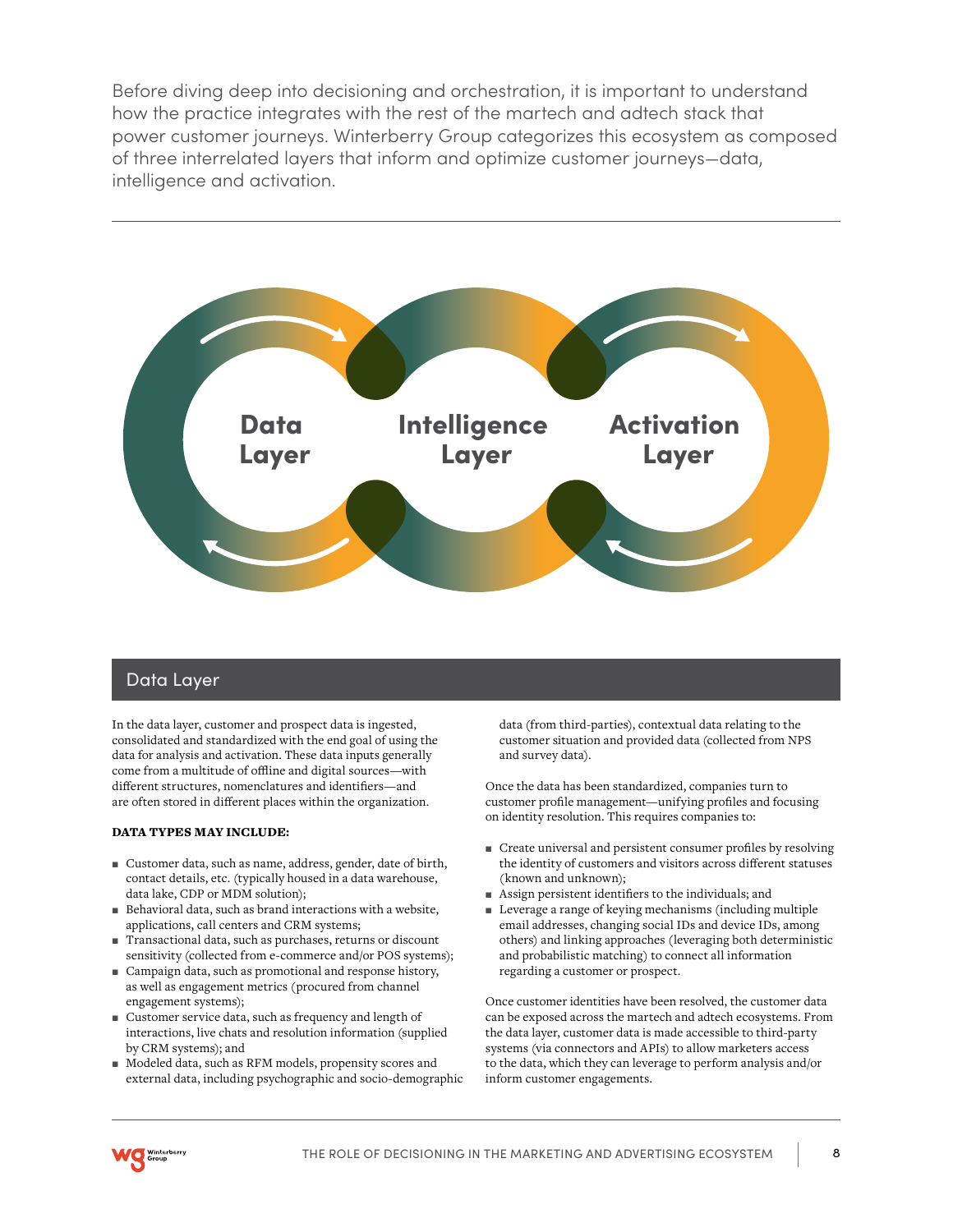## Intelligence Layer

At the intelligence layer, marketers and advertisers leverage customer profiles to drive insights, gain audience intelligence and inform a range of marketing and advertising decisioning-related use cases. The intelligence layer consists of three key components: analytics, decisioning and orchestration.

- **ANALYTICS:** Manipulating customer data to understand how a consumer has behaved in the past and how they are expected to behave in the future based on inputs and analysis from historical interactions and observed behaviors. Customer and audience analytics can take the form of descriptive, predictive and prescriptive analytics.
- **DECISIONING:** Determining the next-best action based on the available customer insights and in light of defined

business objectives. As we will discuss throughout this paper, decisioning may occur centrally to inform macro-decisions relating to a customer or segment, or it may occur locally at a specific customer touchpoint based on their behavior in the moment.

**P ORCHESTRATION:** Coordinating and optimizing how these decisions are activated through the appropriate channels and applications. Companies deploy orchestration in different ways: sometimes channel-by-channel; sometimes in clusters such as all digital channels or all outbound channels; and, occasionally on an omni-channel basis providing orchestration across all channels and devices regardless of whether the customer or the company initiated the interaction.

### Activation Layer

The activation layer includes the applications and platforms that marketers and advertisers use to communicate across outbound (such as email, display or Advanced TV) and inbound (such as website, app, or customer service) channels. Interactions with

customers are informed either by in-channel behavior or by decisions identified in the intelligence layer that are executed in the activation layer. This is described in more detail in the next section.

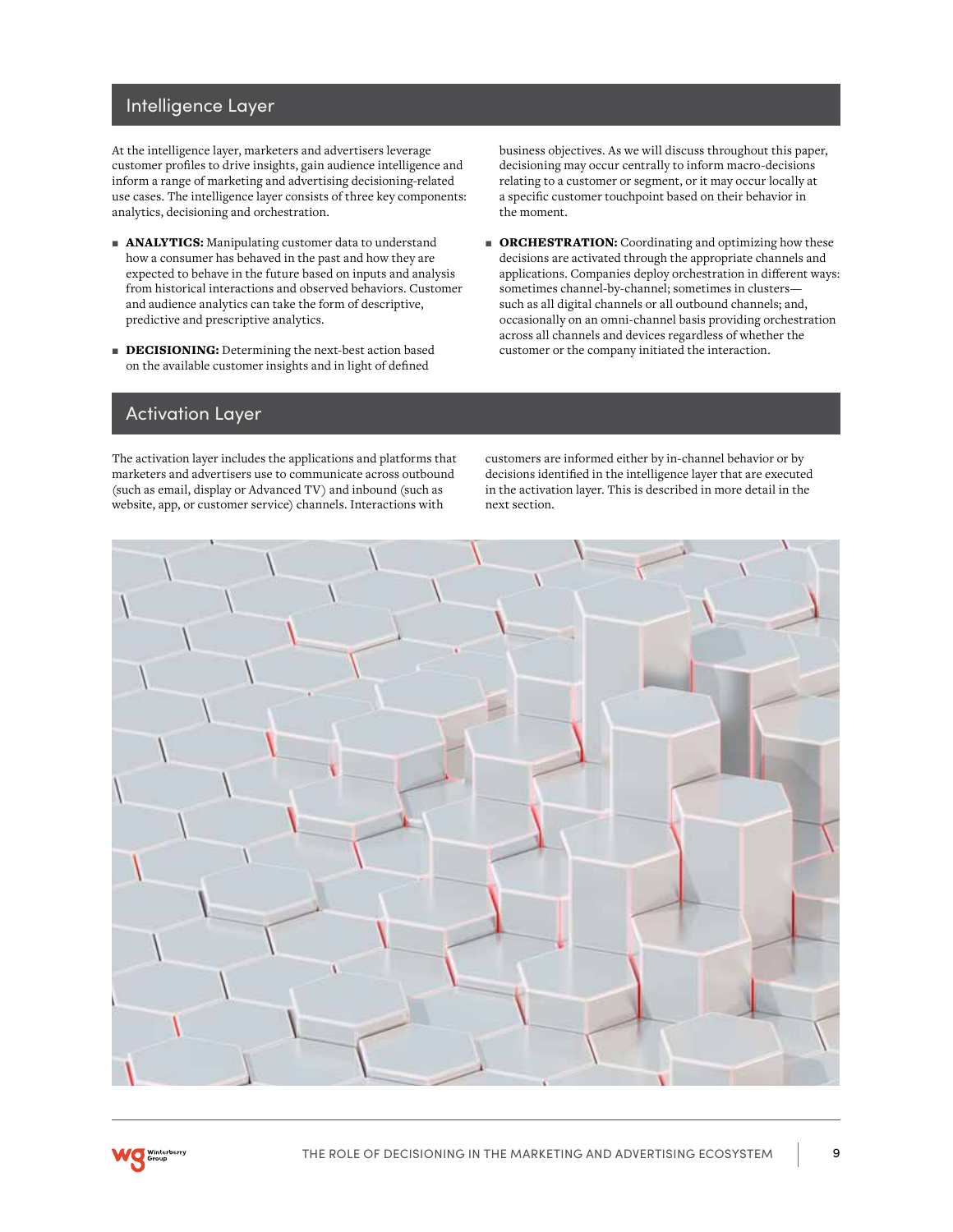# <span id="page-9-0"></span>**DEFINING DECISIONING AND ORCHESTRATION**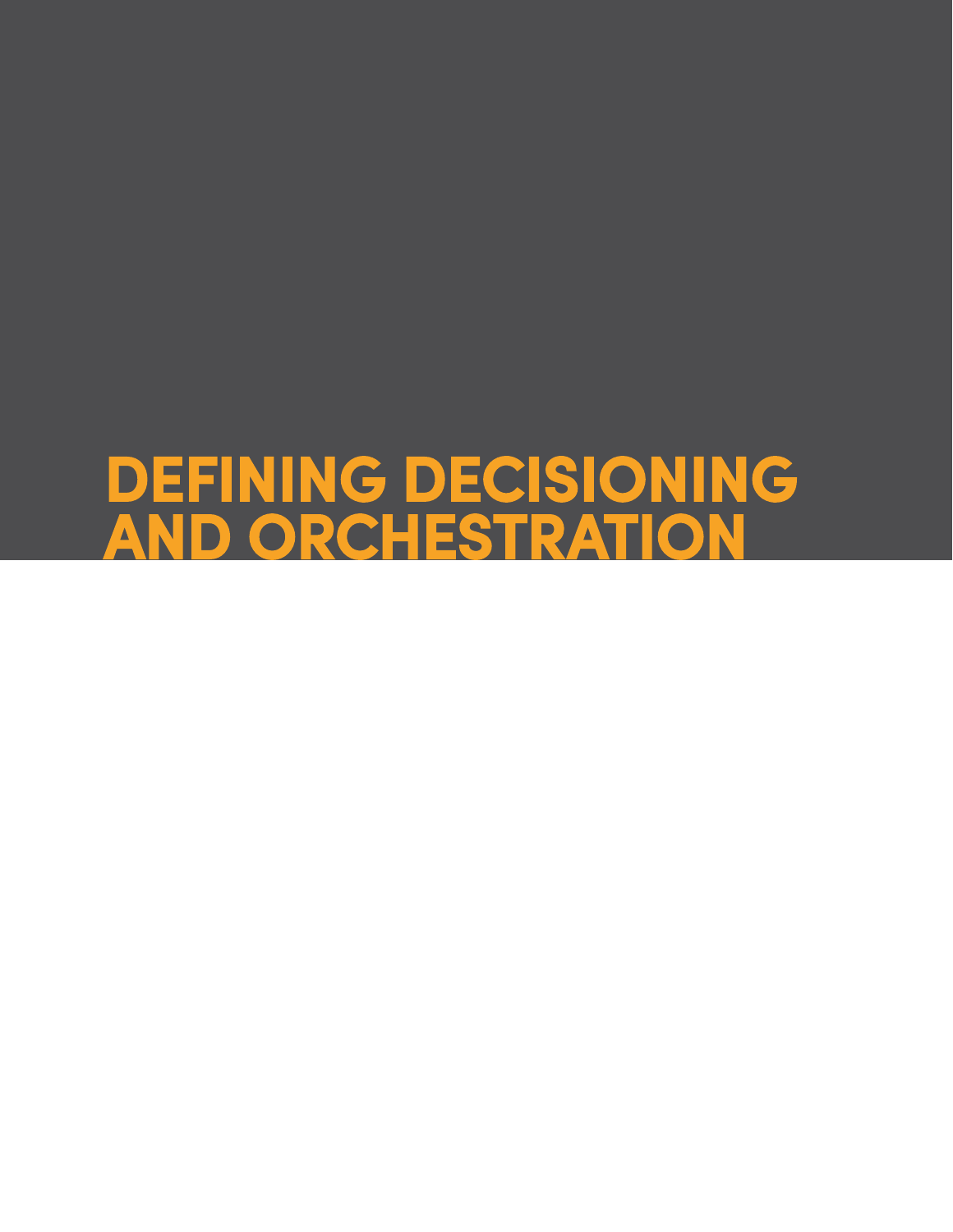Decisioning as a practice is comprised of the people, processes and technology(ies) that determine the who, what, where and how a brand communicates with its customers. Fueled by data and analytics—and informed by business objectives across marketing, advertising and customer service—decisioning is the brain of the marketer's technology stack. Marketers leverage decisioning engines to automate the process of determining the next appropriate action in a customer journey (including next-best content, offer or channel), enabling them to optimize brand-customer interactions in real-time.

Decisioning is rarely discussed without mentioning its partner, orchestration, referring to the coordination and delivery of next-best actions determined by the decisioning engine. Orchestration moves analytics outputs and insights through the martech and adtech stack to inform activation in the application layer. This function enables marketers to leverage data and insights across disparate technology platforms and solve for real-time, cross-channel customer journey execution. If decisioning is the

brain, then orchestration is the central nervous system within a marketer's technology stack.

Decisioning and orchestration go hand-in-hand—the decisioning hub determines the next-best step in the interaction between brand and customer, at any point on the customer journey, and orchestration activates that decision in the application layer. Decisioning engines solve for both micro-decisions at the application layer and macro-decisions

within a centralized decisioning hub, which means there is no "one size fits all" solution—and no effective decisioning solution without orchestration. While decisioning engines automate the process of determining the who, what, where and how of personalized customer communications, orchestration powers true omni-channel marketing in real-time—without it, channels would remain siloed and the customer experience would continue to be disjointed.

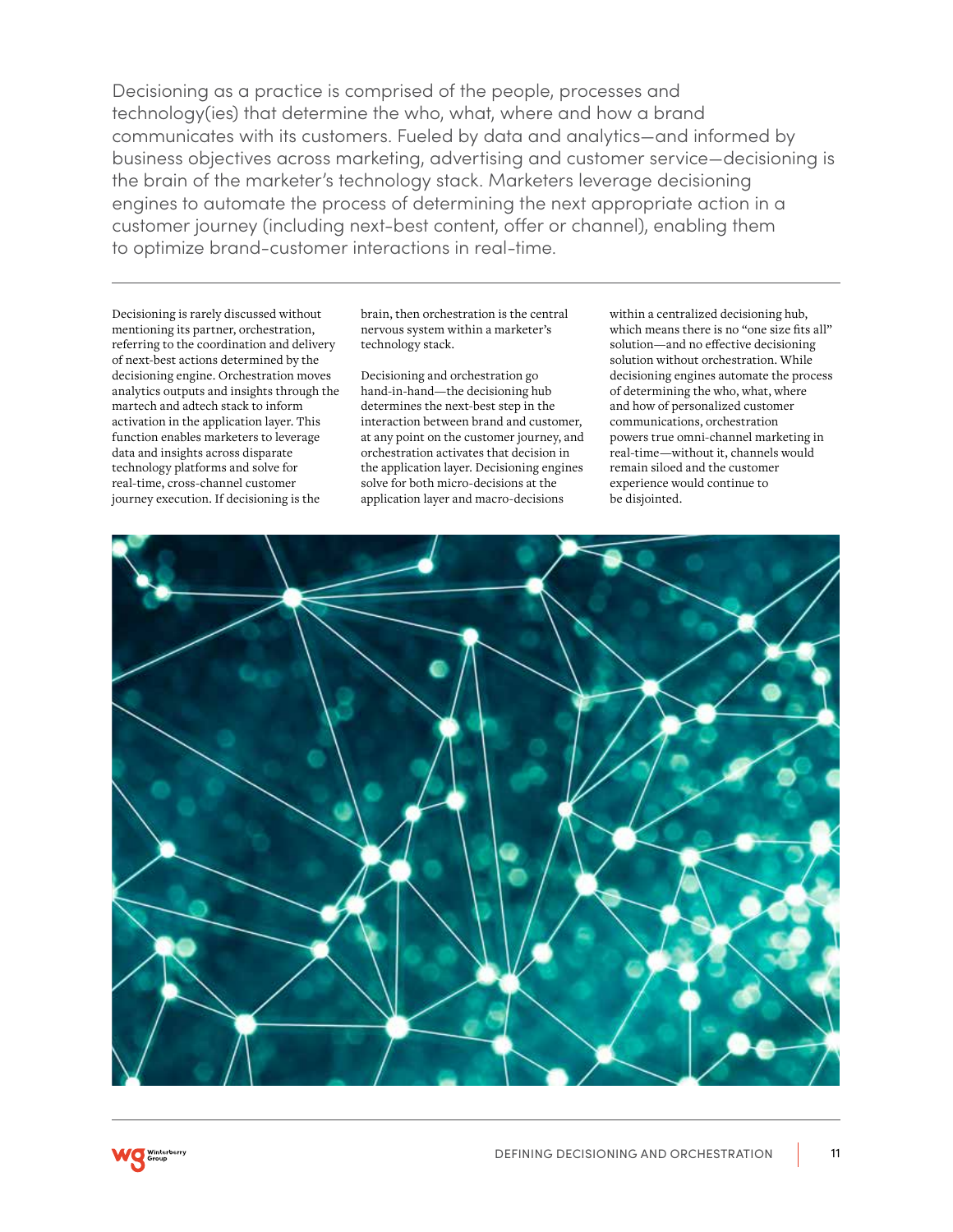### Supporting Quotes

Orchestration is 'making other channels do things' –actually taking and creating the action by instructing the channels to do different things, or by providing the channels with the right decision. There is so much more to orchestration than making data available. We are actioning the change; orchestration comes to life when players are running the experience  $\alpha$ 

*– CEO, Marketing Technology Platform*

We consider orchestration to be the execution<br>
component of how decisioning gets done<br>
- CEO, Customer Decisioning Platform We consider orchestration to be the execution component of how decisioning gets done *– CEO, Customer Decisioning Platform*

Orchestration is how you operationalize decisioning: you have information about customers and need to operationalize this information for specific use cases. There's data orchestration—making sure the right data gets to the right place at the right time—and then there's customer orchestration—making sure the right material is in front of the right customer at the right time

*– CEO, Customer Data Platform*

Construction of the customer] receive'; it's not necessarily what you are going to say...decisioning<br>is a layer higher of macro logic of 'what channel I should be talking in **a** is a layer higher of macro logic of 'what channel I should be talking in

*– Executive, Agency*

 $\alpha$ 

 $\alpha$ 

We try to represent decisioning as 'digital decisioning': using all available<br>customer data insights to try and inform what the right next-best-action<br>offer experience is for the consumer in the moment offer experience is for the consumer in the moment

*– Executive, Decisioning Technology*

Decisioning is, 'how do you enable end-users to make better decisions' and then also a level of programmatic automated decisioning that is built into the system that looks like our orchestration capabilities. The first half is an insights component where you are enabling the end-user to have a set of insights that enables them to make decisions. The second half is the automated approach

*– CEO, Customer Data Platform*



"

"

"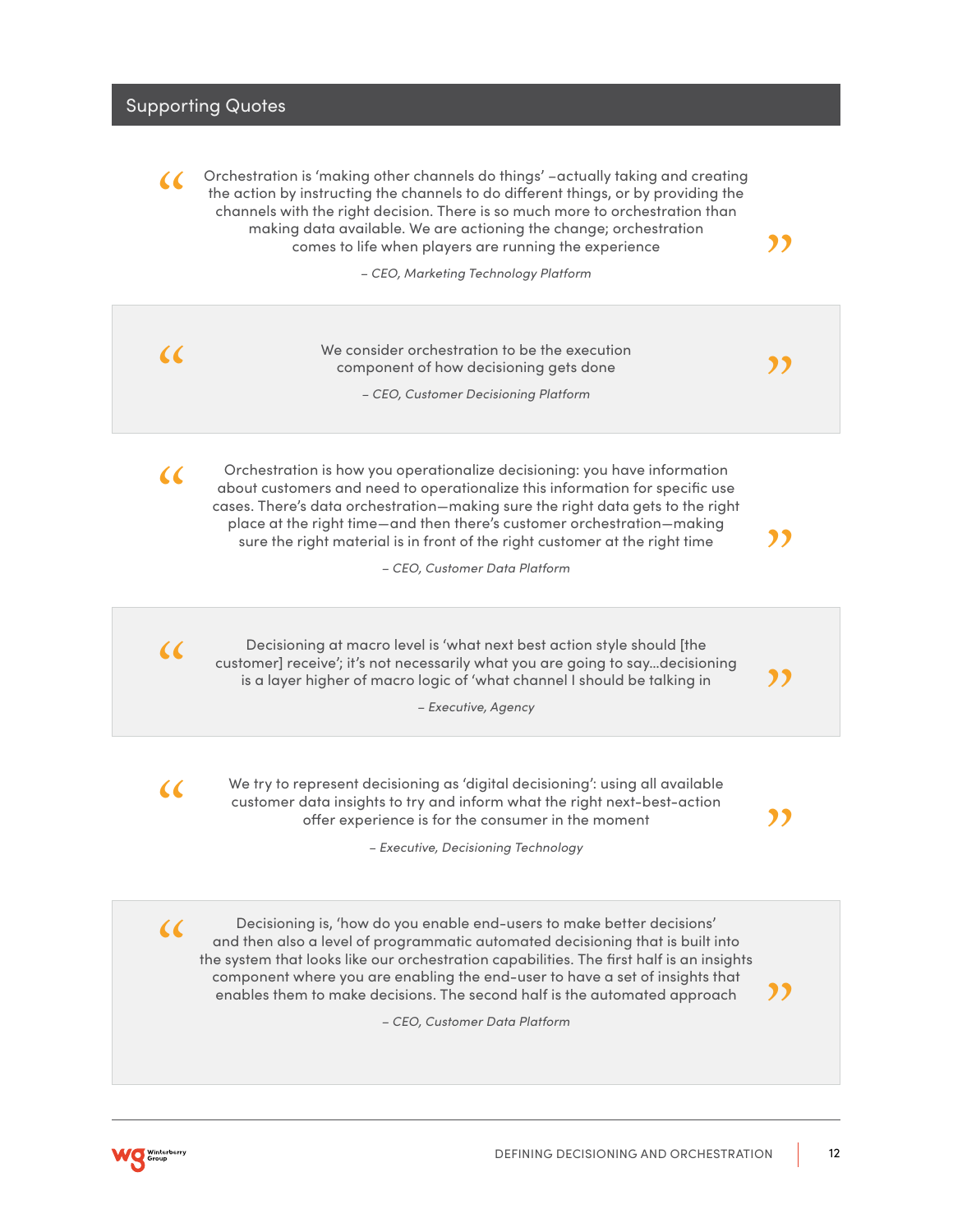# <span id="page-12-0"></span>**THE ROLE OF DECISIONING AND ORCHESTRATION IN THE CUSTOMER EXPERIENCE ECOSYSTEM**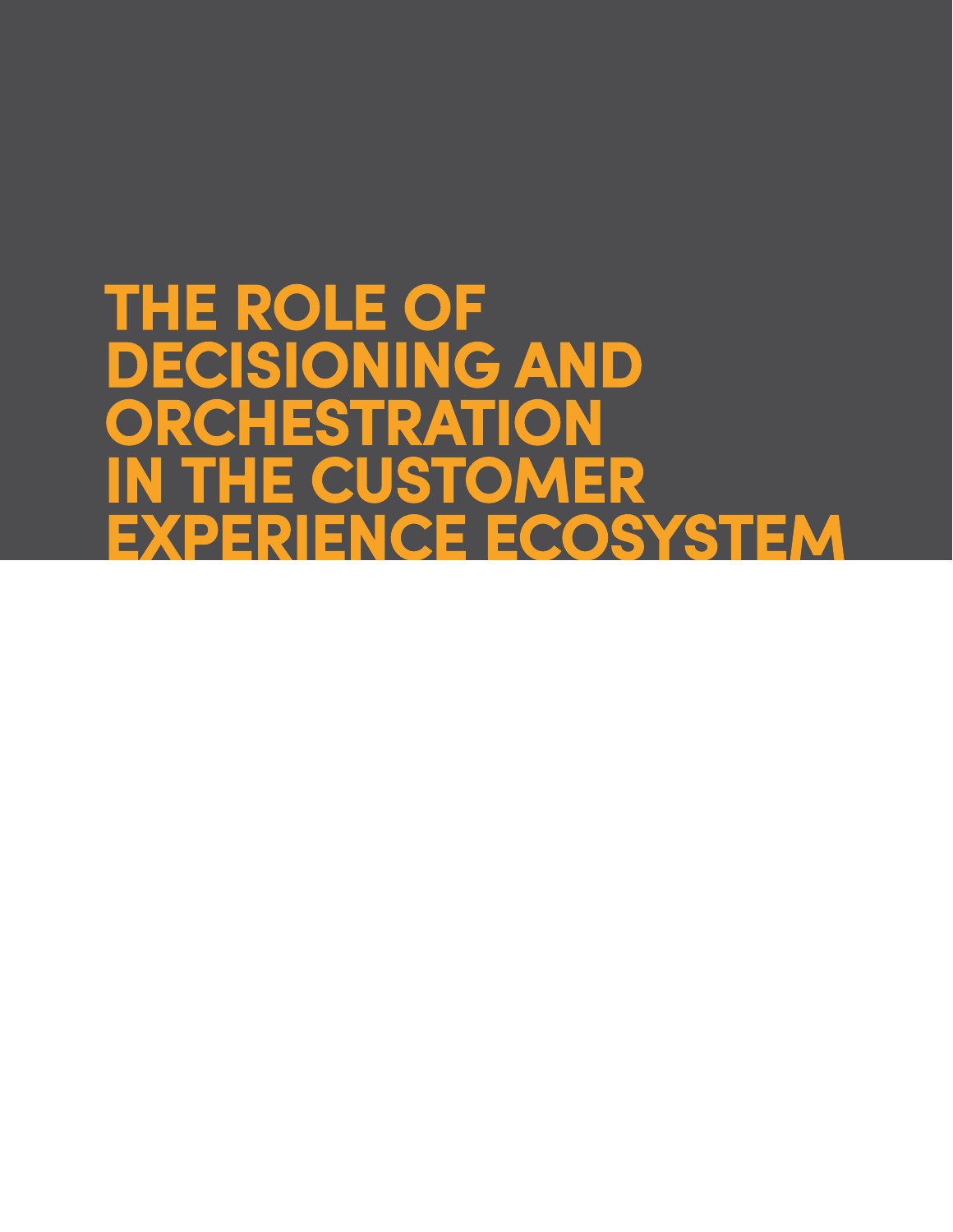Winterberry Group identifies four primary categories of decisioning and orchestration use cases: content optimization, journey optimization, media optimization and operations optimization.

These categories further break down into eighteen specific use cases that are leveraged in different ways: sometimes by individual departments, such as marketing, advertising and customer service, and sometimes in a centralized manner, spanning departments and coordinated across channels. Our research shows a wide range of solutions that are used by organizations including segmentation (used by 92% of respondents), predictive modeling (73%), personalization (64%), omni-channel orchestration (64%), business rules

(58%), machine learning and AI (54%), and content optimization (42%). As it relates to how decisioning is applied, our research identified two primary modes that organizations leverage within their martech/adtech environments: centralized and peripheral.

CENTRALIZED DECISIONING: An informed, collective-based set of information, based on large customer data sets that enable an intelligent, customer/ group-oriented decision to be made. These types of decisions typically occur within a

central decisioning function that can send triggers to, and activate the specific action required at, the application or channel level.

PERIPHERAL DECISIONING: Eventand/or rules-based decisioning that may occur at a specific point of interaction, based on real-time or environmental triggers. These decisions tend to be more granular and specific to the individual, based on their current environment/state.

## Content Optimization

These use cases focus on creating and delivering content in a way that is optimized for the end user.

| <b>Use Case</b>                    |                                                                                                                                                                                                                                   |
|------------------------------------|-----------------------------------------------------------------------------------------------------------------------------------------------------------------------------------------------------------------------------------|
| Personalization on Site            | Decisioning and orchestration deliver the insights to create personalized customer<br>experiences on owned websites<br>Decisioning can occur either within the application (i.e., CMS) or via a centralized<br>decisioning engine |
|                                    |                                                                                                                                                                                                                                   |
| Personalization in Email           | Decisioning and orchestration deliver insights to personalize email<br>communications, content and messages                                                                                                                       |
|                                    | ■ Components of decisioning will occur at both the application level (i.e., ESP)<br>and within a centralized decisioning engine                                                                                                   |
| Personalization in Mobile          | Decisioning and orchestration deliver the insights to personalize communications<br>with users across mobile devices and in-app                                                                                                   |
|                                    | Decisioning can occur either at the application level or via a centralized<br>decisioning hub                                                                                                                                     |
| Personalization<br>in Programmatic | Decisioning and orchestration power the insights that target consumers and<br>deliver personalized and appropriate messaging to them across digital devices<br>and channels                                                       |
|                                    | Decisioning can occur either at the application layer (i.e., DSP) or via a<br>centralized decisioning engine                                                                                                                      |
| Personalization<br>in Advanced TV  | Decisioning and orchestration deliver the insights to personalize ads and<br>communications across Advanced TV formats                                                                                                            |
|                                    | Decisioning can occur either at the application layer (i.e., DSP) or via a<br>centralized decisioning engine                                                                                                                      |

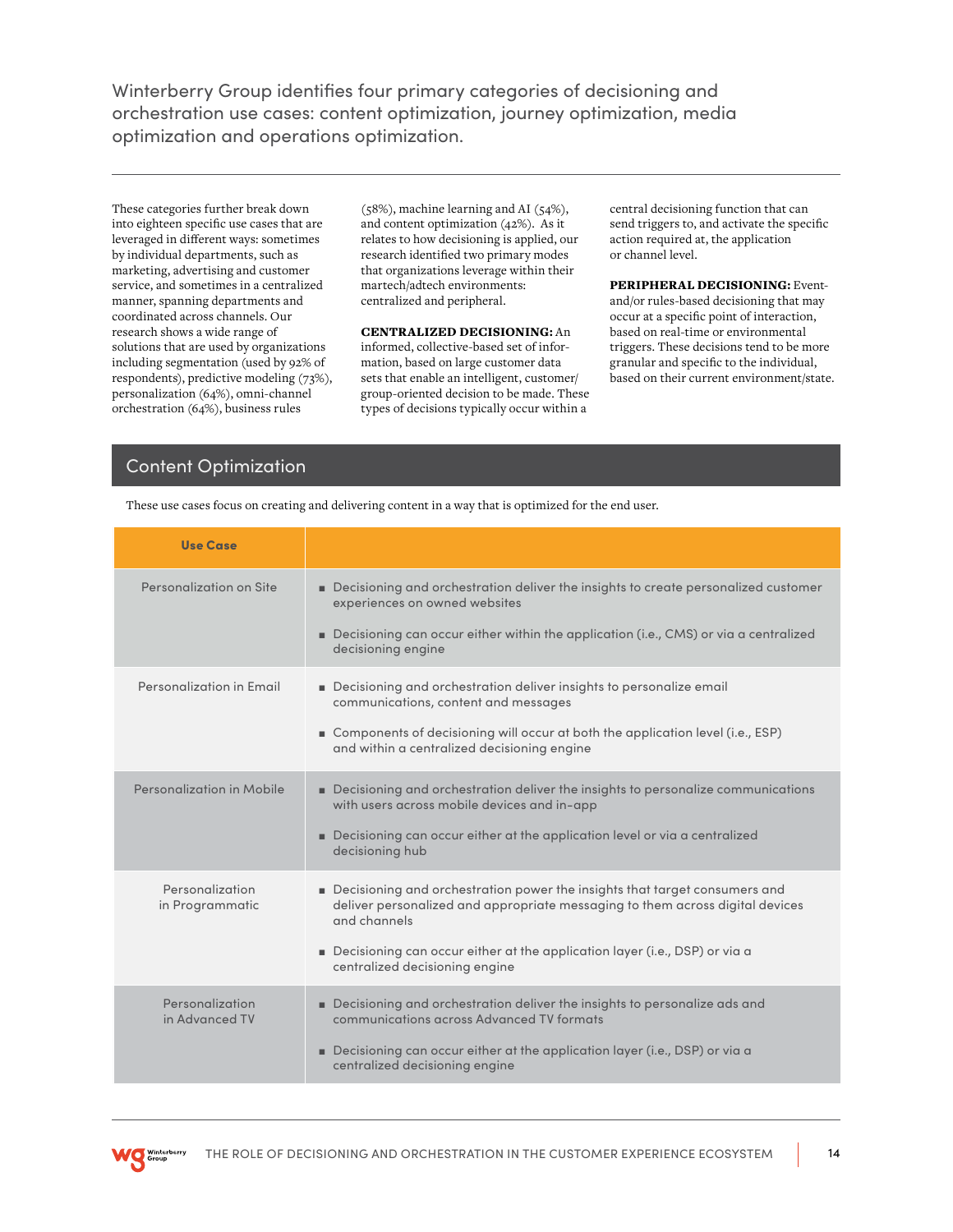| <b>Use Case</b>                                |                                                                                                                                                                                                                                                                                                                                                                                      |
|------------------------------------------------|--------------------------------------------------------------------------------------------------------------------------------------------------------------------------------------------------------------------------------------------------------------------------------------------------------------------------------------------------------------------------------------|
| Omni-channel<br>Personalization                | ■ Decisioning and orchestration deliver the insights to personalize customer<br>communications across all touchpoints in their journey for seamless,<br>tailored engagement<br>■ Components of decisioning will occur at both the application level (depending<br>on which channel(s) the communication is being sent across), as well as within<br>a centralized decisioning engine |
| Personalization in<br><b>Customer Service</b>  | Personalizing the customer service experience by leveraging insights and<br>outputs from decisioning recommendation engines to understand and respond<br>to the customer needs<br><b>Decisioning can either occur at the application layer (i.e., contact center software)</b><br>or via a centralized decisioning hub                                                               |
| Personalize Creative/<br>Content in Paid Media | ■ Decisioning and orchestration deliver the insights to personalize content<br>and inform the appropriate messaging across paid media channels<br>■ Decisioning can occur both at the application layer and/or via a<br>centralized decisioning engine                                                                                                                               |

# Journey Optimization

Ranging from the simple to some of the most complex, these use cases involve identifying, acquiring, connecting and mapping all of the key touchpoints across a customer's journey to determine the appropriate content to send them based on where they are in their lifecycle.

| Use Case                                       |                                                                                                                                                                                                                                                                                                   |
|------------------------------------------------|---------------------------------------------------------------------------------------------------------------------------------------------------------------------------------------------------------------------------------------------------------------------------------------------------|
| Optimization of<br>Prospect Journey            | ■ Decisioning and orchestration provide insights to identify the next-best<br>action to take as it relates to acquiring new customers<br>■ Decisioning can either occur at the application layer or via a<br>centralized decisioning engine                                                       |
| Optimization of<br><b>Customer Experience</b>  | Decisioning and orchestration identify how and where to improve the<br>customer journey to ensure a seamless, personalized experience<br>Decisioning occurs via a centralized decisioning engine<br>٠.                                                                                            |
| Optimization of<br>Abandoned Journeys          | $\blacksquare$ Decisioning and orchestration identify where breaks in the customer<br>journey happen and how to leverage different touchpoints across the<br>customer journey to minimize losses and reduce abandoned journeys<br>Decisioning occurs via a centralized decisioning engine<br>٠    |
| Orchestration of<br><b>Customer Experience</b> | Decisioning and orchestration help identify past customer interactions to<br>determine the best course of future communication to ensure a seamless<br>and personalized customer experience<br>■ Decisioning can occur either at the application level or via a<br>centralized decisioning engine |

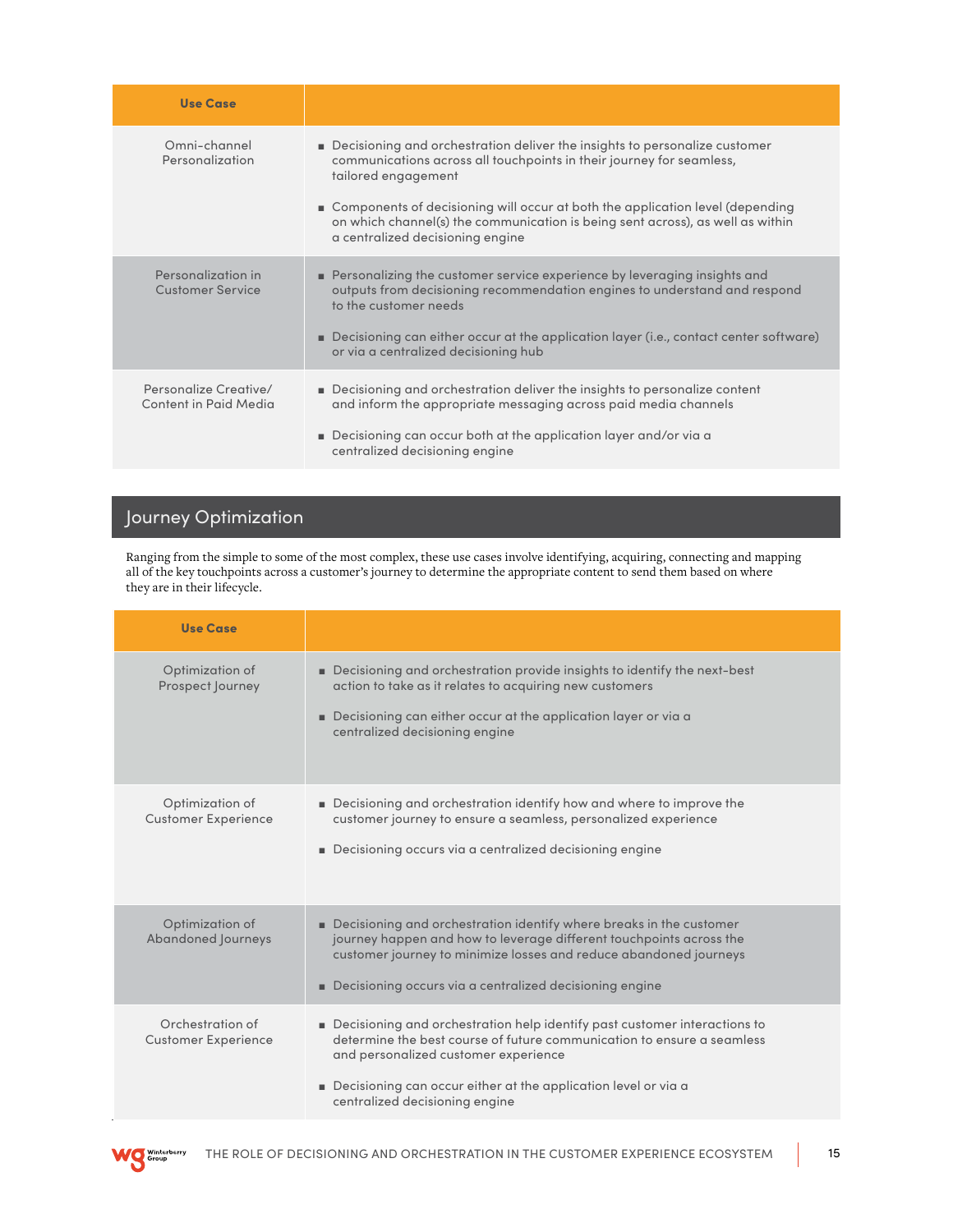## Media Optimization

Decisioning and orchestration are key to identifying and prioritizing the best channel and 'spot' to send messages and communications to audiences and segments.

| <b>Use Case</b>                      |                                                                                                                                                                                                                                                                                              |
|--------------------------------------|----------------------------------------------------------------------------------------------------------------------------------------------------------------------------------------------------------------------------------------------------------------------------------------------|
| DSP Buy<br>Optimization              | Decisioning and orchestration identify KPIs to optimize the performance of<br>programmatic media campaigns and provide cost-effective ad placements<br>Decisioning occurs at the application layer (i.e., DSP)                                                                               |
| Advanced TV<br>Optimization          | Decisioning and orchestration optimize the performance and placement of<br>Advanced TV ads<br>$\blacksquare$ Decisioning occurs at the application layer (i.e., DSP)                                                                                                                         |
| <b>Across Format</b><br>Optimization | <b>Decisioning and orchestration optimize the performance of media placements</b><br>across a customer journey to improve the customer experience, as well as<br>create efficiencies in the ad buying and placement process<br>Decisioning occurs via a centralized decisioning engine<br>п. |

## Operations Optimization

These use cases focus on improving the efficiency of internal operations to enhance customer experience and service.

| <b>Use Case</b>                   |                                                                                                                                                                                                                                                                                  |
|-----------------------------------|----------------------------------------------------------------------------------------------------------------------------------------------------------------------------------------------------------------------------------------------------------------------------------|
| <b>Dynamic Pricing</b>            | ■ Decisioning and orchestration determine and develop a flexible pricing strategy<br>that changes based on where the consumer is in their lifecycle/customer journey,<br>as well as overall market demands<br>Decisioning occurs via a centralized decisioning engine            |
| <b>Digital Customer Servicing</b> | Decisioning and orchestration help power customer support across digital<br>channels (e.g., email, text, social media, in-app, web, etc.) based on where<br>the customer is in their journey and what their needs are<br>Decisioning occurs via a centralized decisioning engine |
| <b>Agent Assistance</b>           | ■ Decisioning helps automate the process of customer communication (via<br>chatbots and other applications)<br>Decisioning occurs at the application layer (i.e., chatbot)<br>п                                                                                                  |

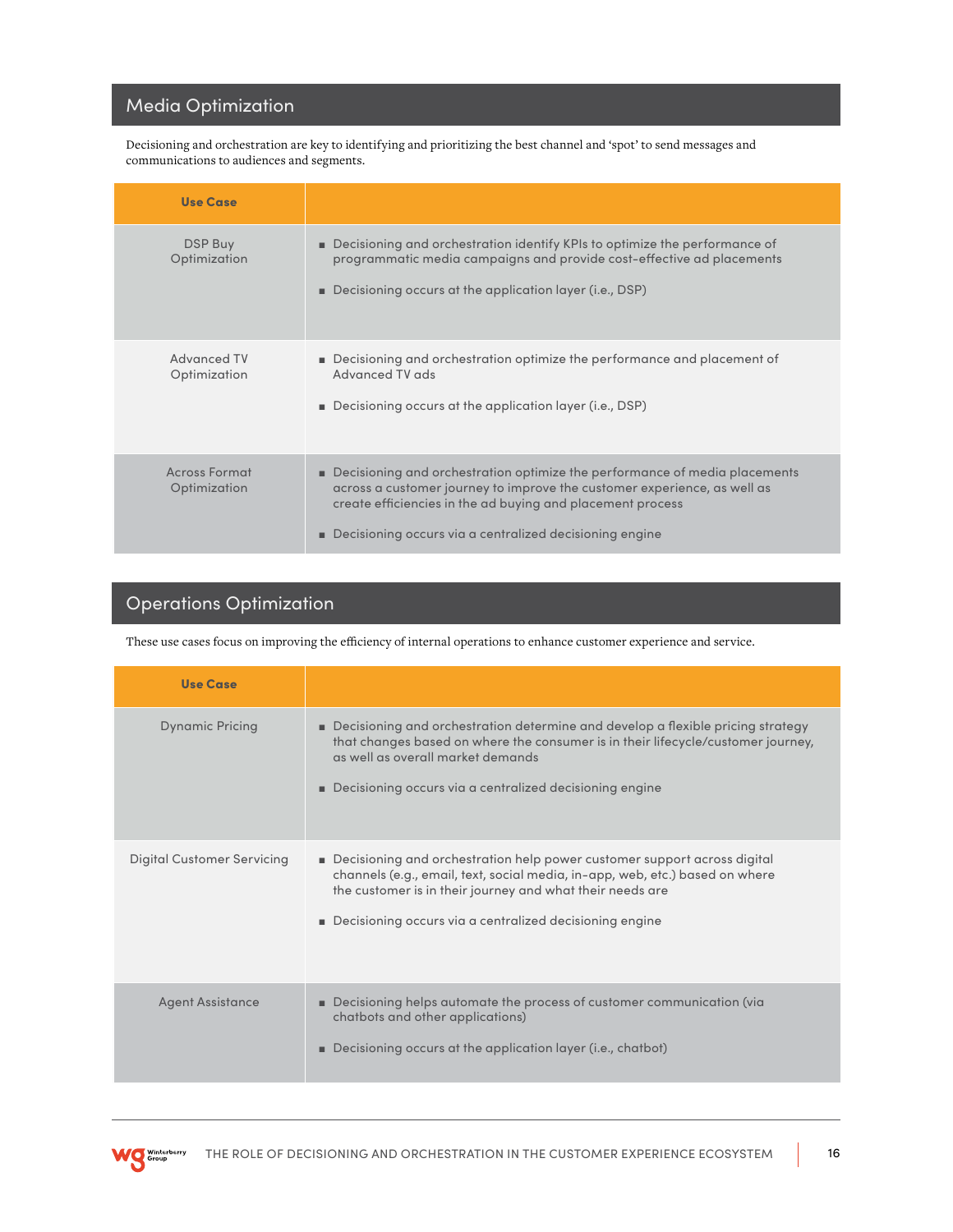# <span id="page-16-0"></span>**THE EVOLUTION OF DECISIONING AND ORCHESTRATION IN ORGANIZATIONS**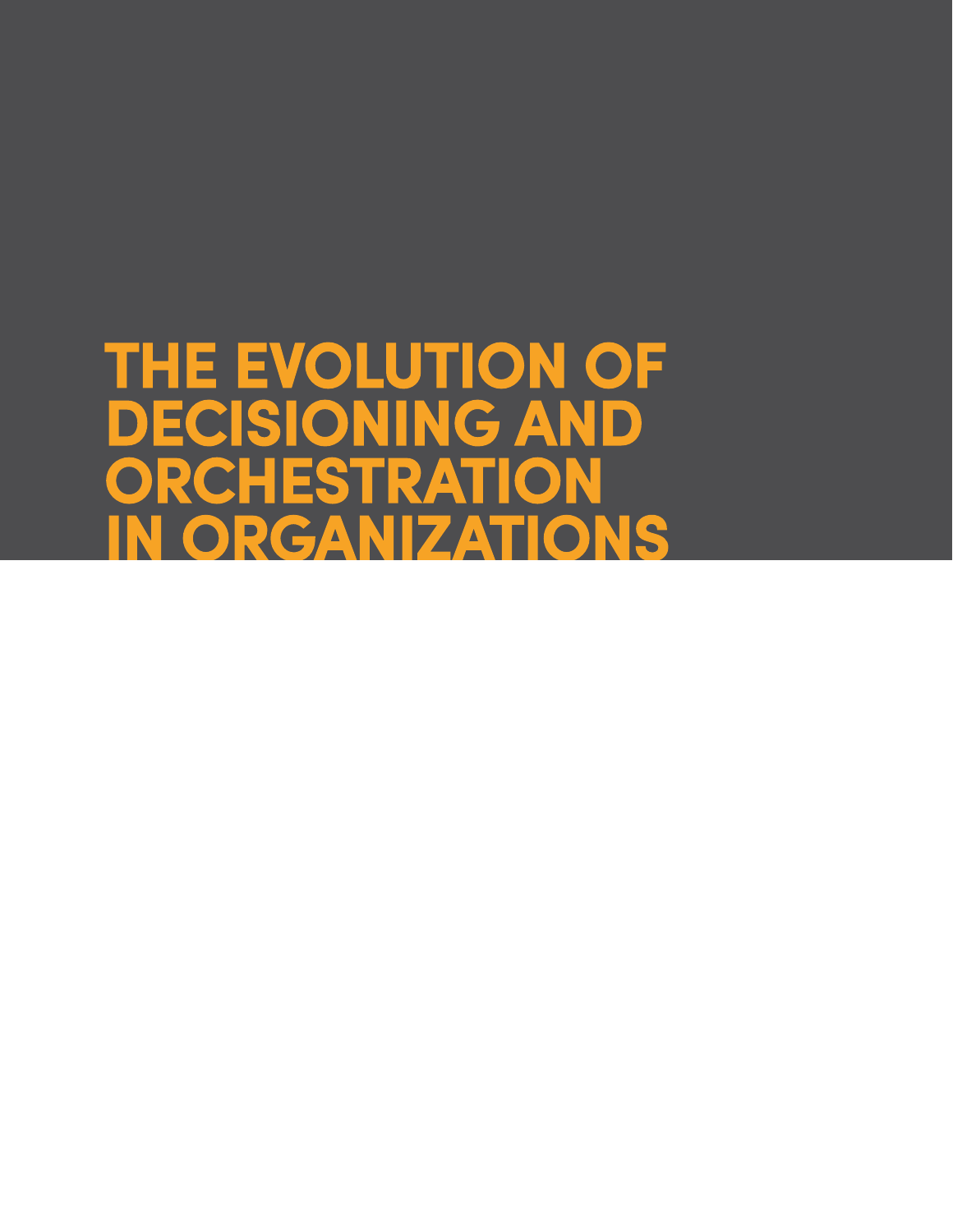Implementing decisioning and orchestration successfully within an organization is an incredibly complex process. As such, we found a wide disparity with respect to the prevalence, sophistication and application of decisioning and orchestration in different organizations.

When we asked survey respondents what they hope to accomplish over the next two years through their decisioning solutions, a clear majority pointed to a desire to improve customer acquisition and conversion rates (selected by 86% of respondents), followed by a similar desire to improve campaign performance (66%). The survey highlighted a tiering of responses, with the next cluster focused on customer journeys and experiences, including the desire to execute omni-channel campaigns (61%), improve [their] understanding of the customer journey (58%) and increase customer loyalty/retention (51%). The final cluster focused on a desire to improve personalization of content, messages and/

or offers on paid media (49%), owned media (42%), and earned media (36%), as well as a desire to improve cross-sell/upsell efforts, followed by a desire to improve customer service (24%).

It is worth noting that some firms forgo decisioning and orchestration altogether. For example, brand advertisers that do not seek a direct relationship with their end consumer usually employ mass advertising to communicate with consumers—and see little need to coordinate messaging across channels. Other marketers that employ a "spray and pray" approach to targeting customers, with little concern for the end user experience or satisfaction level, also

fall in this category. However, this group of marketers usually leverages basic and disparate tools (typically free or inexpensive solutions, with limited connectivity and communication between them) that address their specific needs. Given the lack of communication between systems—and the teams within the organization—efforts are typically duplicated, and the same consumers may be bombarded by a multitude of messages across disparate systems and channels. For the purposes of this research, we focus on the companies that have invested, or seek to invest, in some form of decisioning and orchestration.



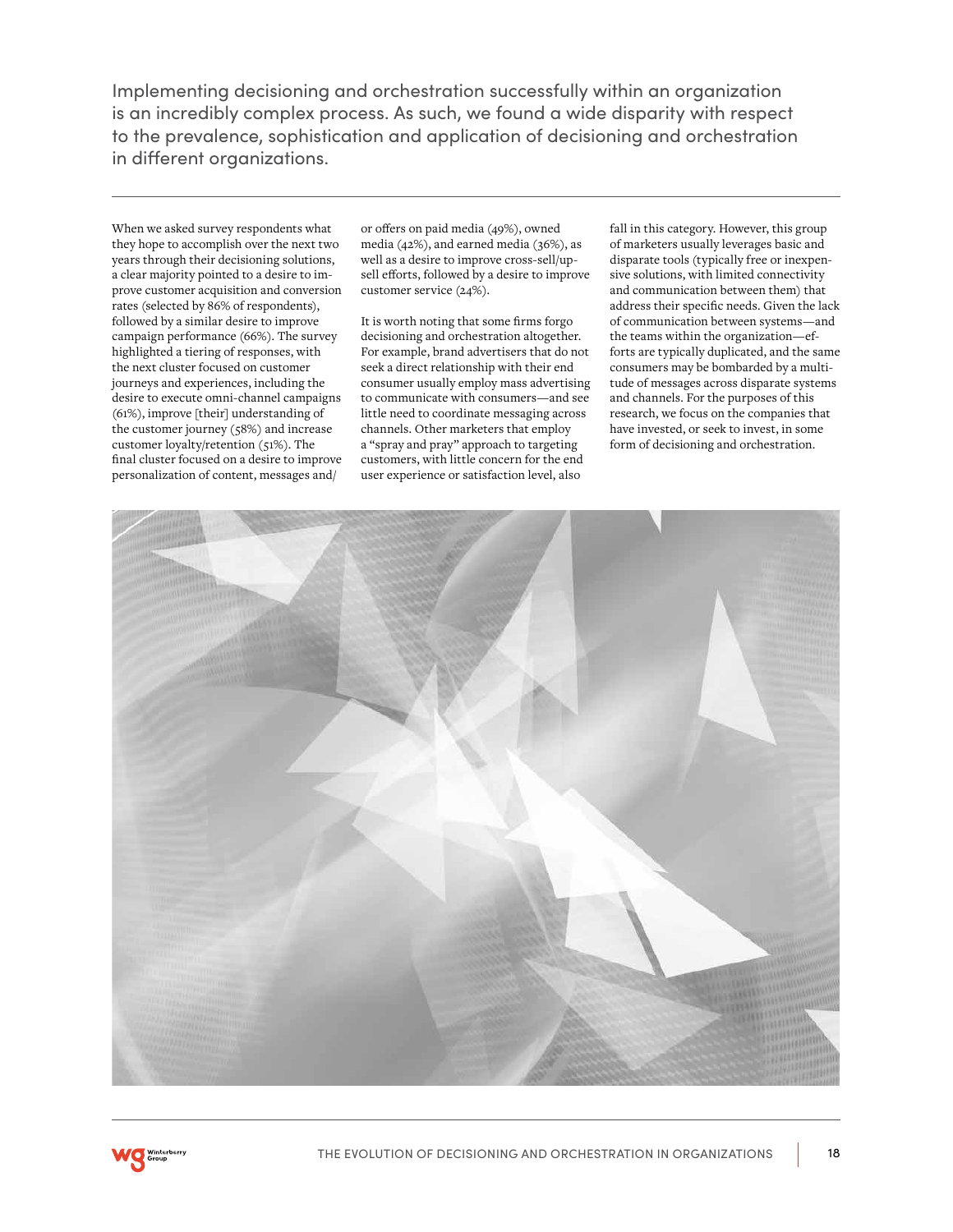## Level One: Channel-Based Decisioning

As marketing and advertising teams embrace decisioning and orchestration, their initial steps usually begin at an individual channel level. The company's data tends to reside in systems and tools that manage interactions in each channel, with no data sharing or orchestration occurring between the various applications.

At this level, decisioning is primarily owned by the marketing or advertising team, reflecting the fact that decisions are restricted to a specific channel or execution area. As firms begin to embrace decisioning, they typically adopt a relatively simplistic rules-based approach, and the sophistication of their efforts varies by channel. We mostly find that these marketers and advertisers target broad segments of consumers with communication that is based on past response behavior or anonymous in-session behavior.



### Level One Diagram: Channel-Based Decisioning



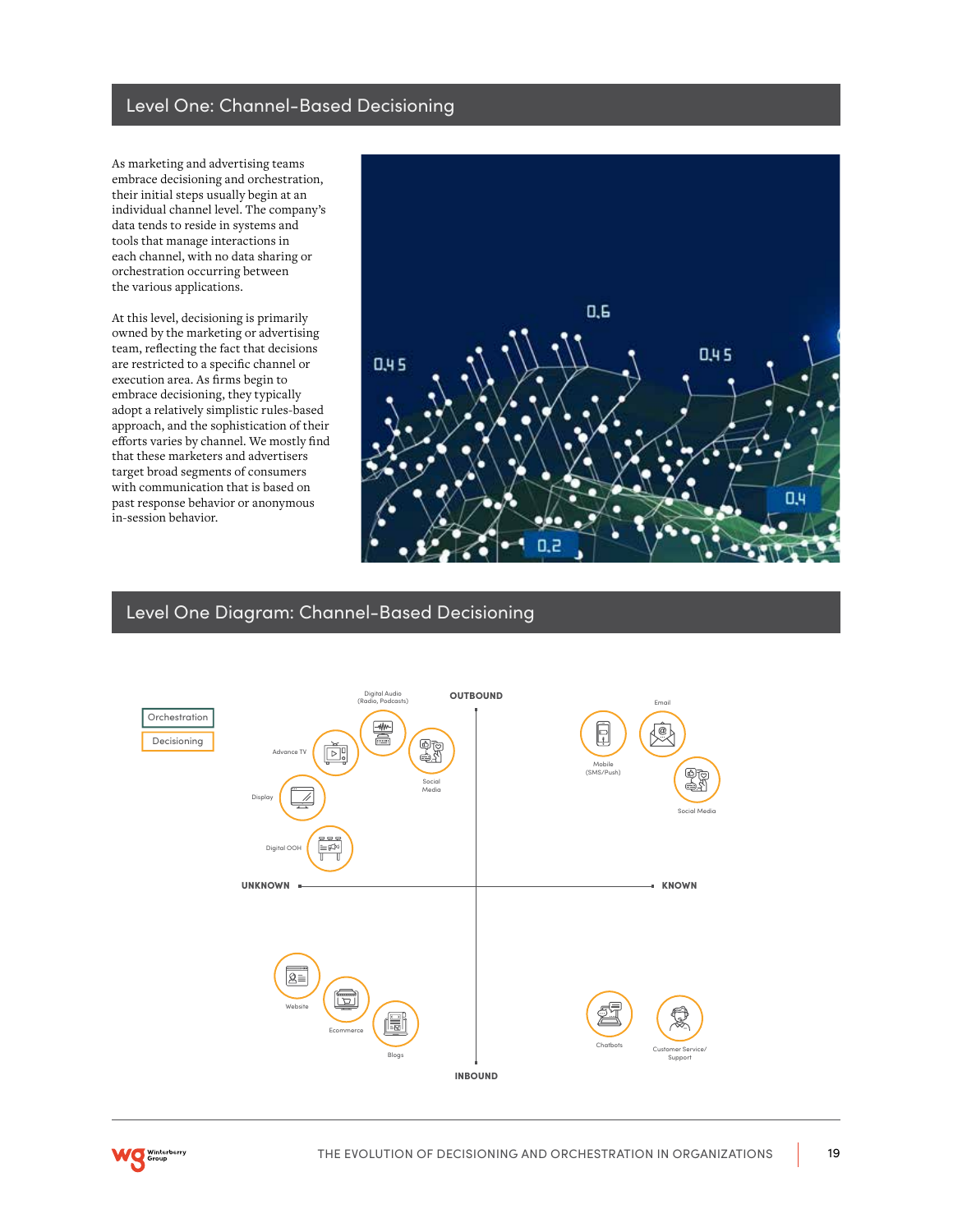### Level Two: Multi-Channel Decisioning

As organizations mature in their application of decisioning, they typically migrate the decision point further upstream, orchestrating messaging across a broader range of applications. While this still results in decisioning siloes, we see improved customer experiences as firms begin to share data across activation channels and orchestrate messaging from more centralized repositories of insights. In this approach, channels share data and decisions are shared and/or accessed across different channels, applications and systems.

At this stage, decisioning is primarily rules-based and remains largely channel-oriented. Within these firms, decisioning still primarily fuels marketing use cases, though with the evolution and introduction of new technologies—such as programmatic media buying and Advanced TV—decisioning use cases and organizational ownership have expanded into advertising. Multi-channel marketers

are much more concerned with the overall customer experience, underscored by their efforts to orchestrate decisioning efforts across additional channels to enhance the customer journey.

The increased complexity at this level requires a coordinated effort between internal and external resources. When data is ingested from different applications, the marketing and/or advertising and IT departments need to coordinate their efforts to ensure data is effectively integrated. We see greater emphasis on process management, reflected in collaborative goal identification/setting, process mapping, and development of decisioning hierarchies to enable cross-channel/device/brand/messaging orchestration. Additionally, marketing and advertising departments typically need IT support to integrate their applications and channels with the decisioning solution to enable crosschannel decisioning and orchestration.



## Level Two Diagram: Multi-Channel Decisioning

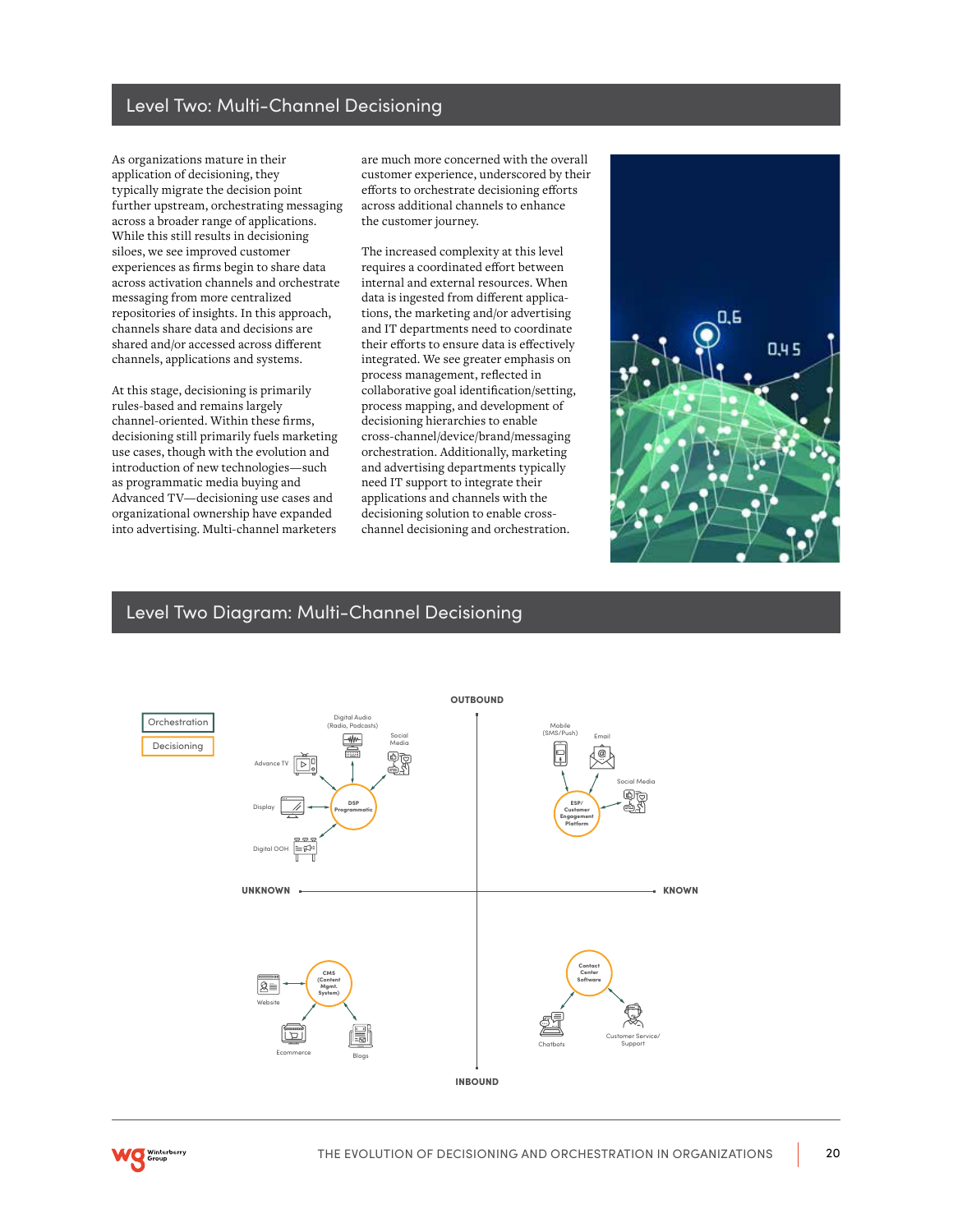### Level Three: Omni-Channel Decisioning

At the most sophisticated level, we find centralized decisioning functions that seek to inform communication and messaging to enhance the customer experience across all touchpoints at any given moment. These firms focus on delivering tailored, individualized communications to the end user, leveraging a mix of consumer insights, in-moment behaviors and environmental factors.

To achieve this, a centralized data management function, which incorporates historical and real-time data garnered from all or most channels/applications, informs the decisioning engine. That engine sends a trigger (the "decision") to the various applications and channels it supports. The flow of data is continuous between the channels, the applications and the centralized decisioning layer, enabling a holistic view of an organization's interactions with each customer, and

ensuring the next interaction is aligned with that individual's point along the customer journey. Due to the volume and speed of data flow, sophisticated decisioning tends to rely on machine learning rather than a rules-based approach. Companies typically leverage a blend of automation (i.e., machine learning, prescriptive analytics, etc.) and human intelligence (i.e., training and oversight).

Structurally, decisioning tends to span all customer-facing departments and is leveraged to solve for use cases across multiple departments, including marketing, advertising and servicing. Other departments spanning marketing/ advertising, IT, service, privacy—as well as risk, compliance and industry-specific teams, such as merchandising and yield management—also inform the process and benefit from centralized decisioning.



### Level Three Diagram: Omni-Channel Decisioning



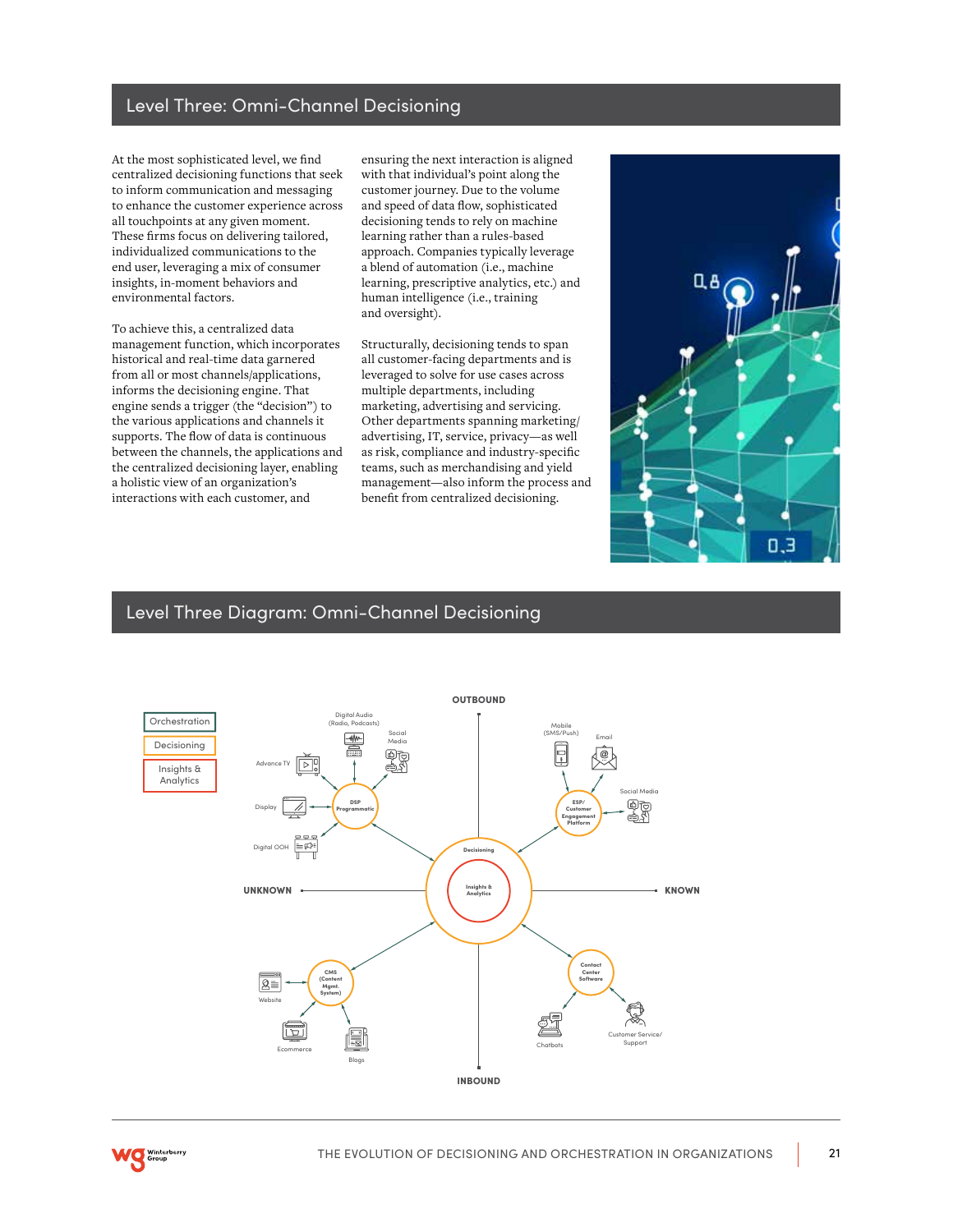# Decisioning and Orchestration Maturity

|                                                    | Level 0: Mass<br><b>Communication</b>                                                                                                                                       | Level 1: Channel-<br><b>Based Decisioning</b>                                                                                                                                                      | Level 2: Multi-<br><b>Channel Decisioning</b>                                                                                                                                                                          | Level 3: Omni-<br><b>Channel Decisioning</b>                                                                                                                                                                                                                                           |
|----------------------------------------------------|-----------------------------------------------------------------------------------------------------------------------------------------------------------------------------|----------------------------------------------------------------------------------------------------------------------------------------------------------------------------------------------------|------------------------------------------------------------------------------------------------------------------------------------------------------------------------------------------------------------------------|----------------------------------------------------------------------------------------------------------------------------------------------------------------------------------------------------------------------------------------------------------------------------------------|
| Approach                                           | ■ Mass brand<br>communica-<br>tions                                                                                                                                         | ■ Channel-by-channel<br>approach<br>No coordination<br>No holistic<br>×.<br>perspective of<br>the customer                                                                                         | ■ Orchestrating<br>communications across<br>(at least two) channels<br>for improved<br>experience                                                                                                                      | Combination of centralized<br>macro decision-making that<br>impacts audience, content,<br>and touchpoints<br>■ Localized (application)<br>decision-making, impacted<br>by real-time factors                                                                                            |
| The "Who"                                          | <b>Limited</b><br>differentiation<br>of audience                                                                                                                            | ■ Broad segments,<br>based on past<br>behaviors and/or<br>anonymous in-<br>session behaviors                                                                                                       | More refined and<br>up-to-date segments<br>with some level of<br>cross-channel<br>identification                                                                                                                       | ulla Individualized<br>communication across all/<br>most channels, leveraging<br>insights, behavior, and<br>environment                                                                                                                                                                |
| Data                                               | ■ Little-to-no<br>data lever<br>aged other<br>than customer<br>lists                                                                                                        | $\blacksquare$ Data is stored in<br>channel-specific<br>repositories                                                                                                                               | Data shared and/or<br>accessed between<br>limited channels/<br>systems                                                                                                                                                 | $\blacksquare$ Centralized data<br>management incorporating<br>historical and real-time data                                                                                                                                                                                           |
| Analytics                                          | <b>Basic reporting</b>                                                                                                                                                      | Rules-based<br>analytics                                                                                                                                                                           | Rules-based analytics<br>and predictive<br>modeling with<br>greater complexity                                                                                                                                         | $\blacksquare$ Machine Learning, as well<br>as predictive/prescriptive<br>modeling with human<br>oversight                                                                                                                                                                             |
| Technology<br>Require-<br>ments                    | <b>Disparate</b><br>systems<br>■ Outbound<br>marketing<br>solutions, by<br>channel                                                                                          | ■ Storing and<br>leveraging of<br>channel-specific data<br>to enable basic<br>segmentation of<br>audience                                                                                          | Expansion of solution<br>to a platform that will<br>communicate in<br>multiple channels (e.g.<br>using the same solution<br>to extend beyond email<br>into mobile or web<br>personalization)                           | <b>n</b> Integrated solution with<br>centralized data, intelligence<br>(rules and machine learning)<br>and decisioning/<br>orchestration<br>$\blacksquare$ Real-time behavior and<br>environmental insights<br>inform channel-level<br>interactions and local<br>decisioning           |
| Resources<br><i>(Internal)</i><br>and<br>External) | u Internal<br>resources and/<br>or agencies                                                                                                                                 | ■ Often internal<br>■ Channels with heavy<br>usage can be<br>outsourced to an<br>agency (e.g. display,<br>search or email)                                                                         | n Includes both internal<br>and external—as data<br>integration begins to<br>occur, the marketing<br>and IT departments<br>must work together<br>Often leverage external<br>partners for data and<br>channel execution | Aligned senior stakeholder<br>approach is critical<br>Combination of marketing,<br>IT, service and privacy (as<br>well as risk/compliance and<br>industry-specific teams, such<br>as merchandising and yield<br>management)<br>Requires external resources<br>to support.              |
| Process                                            | $\blacksquare$ Mass approach<br>to audience,<br>with little<br>concern for<br>"experience"<br>■ Consent and<br>privacy focus is<br>on minimal<br>compliance<br>requirements | $\blacksquare$ Marketing team<br>selects the techno-<br>logy and manages<br>the process from start<br>to finish<br>■ Typically employ<br>basic solutions due<br>to limited experience<br>or budget | Requires collaboration,<br>goal identification/<br>setting, and process<br>mapping<br>■ Marketers begin to<br>plan hierarchies of<br>decisions, enabling<br>cross-channel/device/<br>message orchestration             | ■ Aligned approach across<br>stake-holders, enabling<br>channel, real-time decisions<br>informed by and coordinated<br>with the centralized<br>intelligence and<br>decisioning solution<br>Requires a blend of machine<br>and human interaction, as<br>well as management<br>oversight |

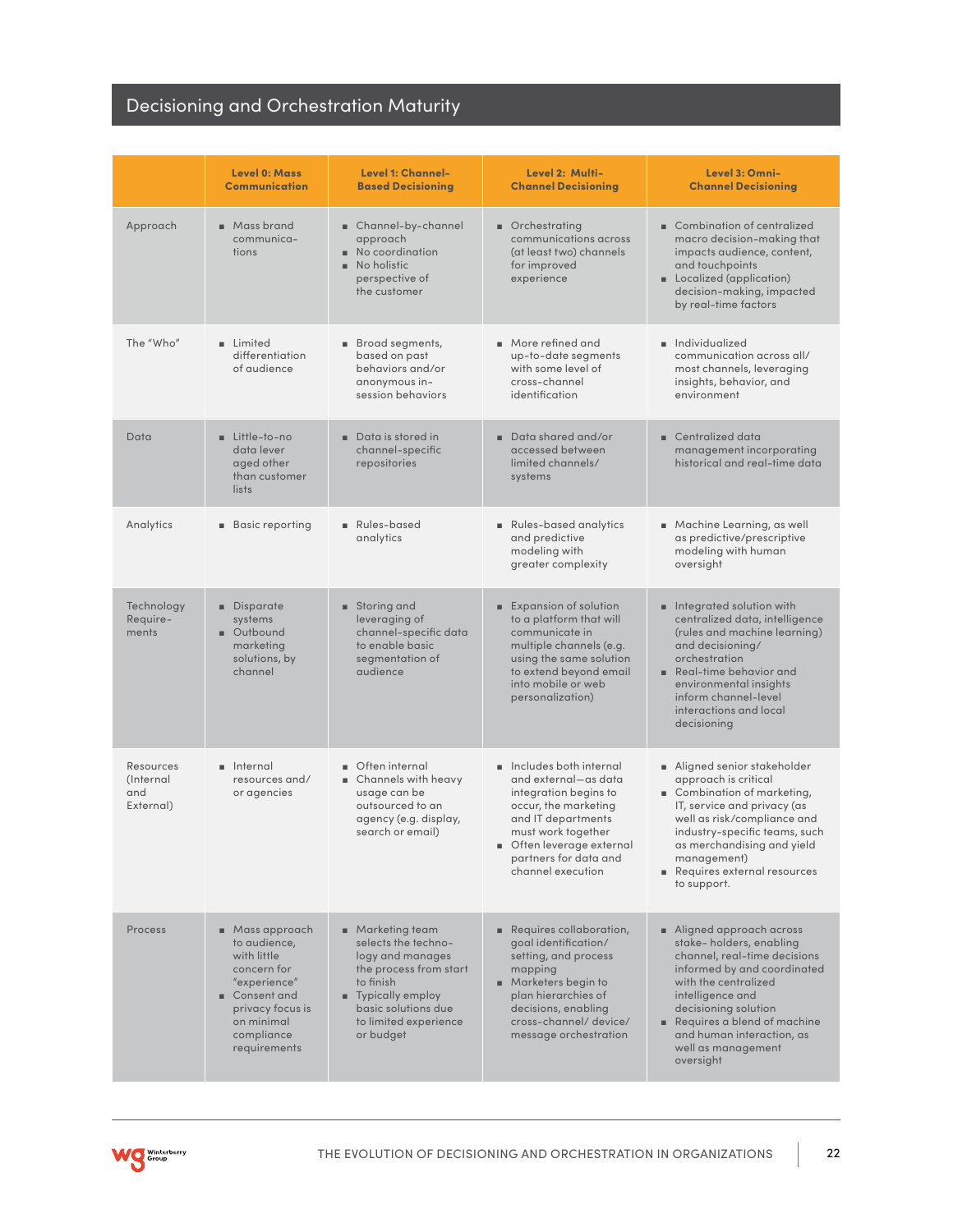## Supporting Quotes



There are a lot of folks in marketing that are trying to go on a journey approach for marketing communications, but still not in line with the service communications. You get a complaint issue and are still hitting them with marketing messages. Building journey's that handle these issues are important in managing the whole journey so you send the optimal messages out

 $<sub>22</sub>$ </sub>

"

*– CEO, Decisioning Platform*



We view decisioning as a platform for all types of use cases that might involve intelligent automation, back office processing, core CRM area (sales automation, customer service). In the marketing area (one-to-one customer engagement), driving value and top-line revenue, engaging with customers in the buying process we are making real time decisions in the moment

*– Executive, Decisioning Technology*



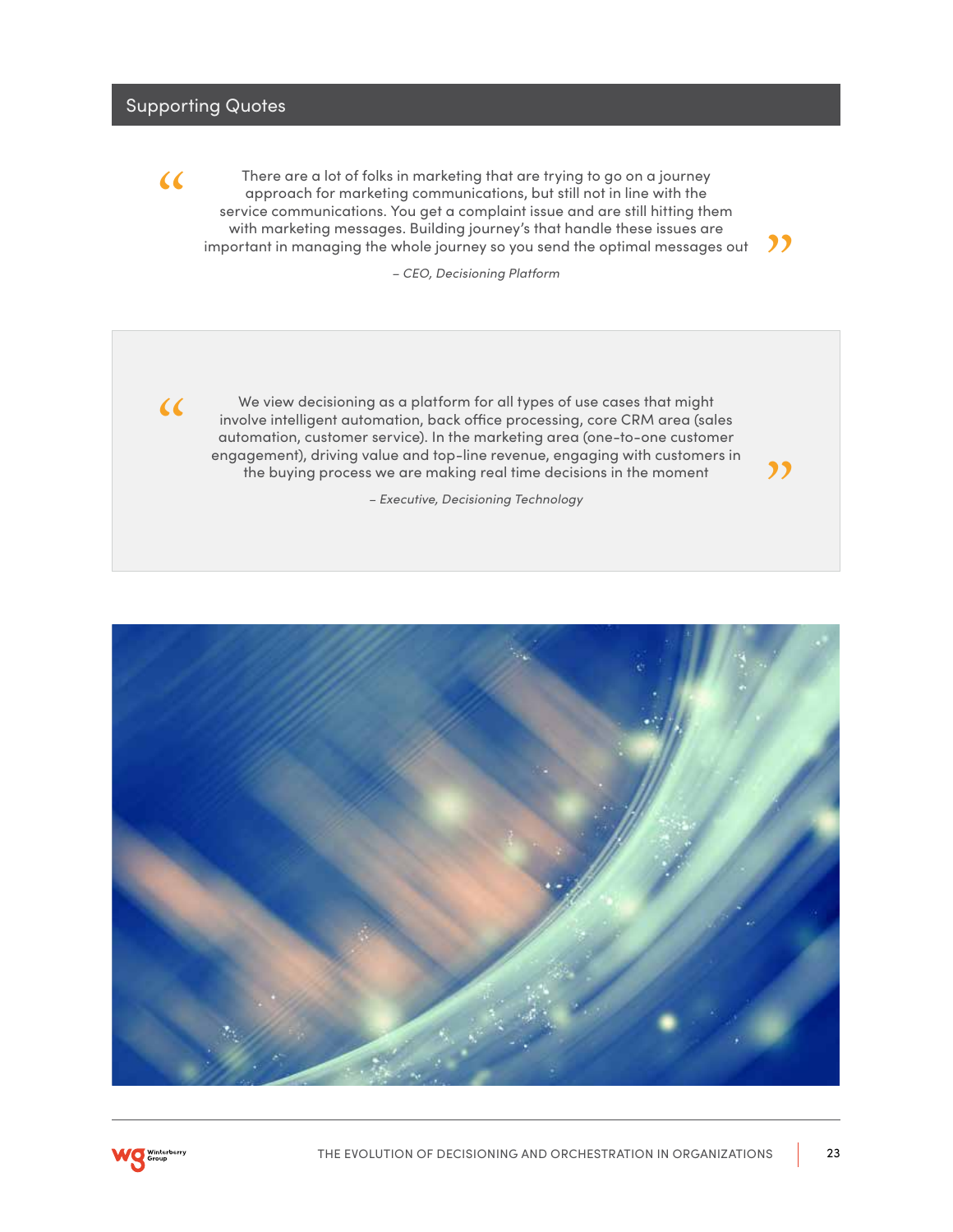# <span id="page-23-0"></span>**WHAT DRIVES COMPLEXITY IN DECISIONING AND ORCHESTRATION?**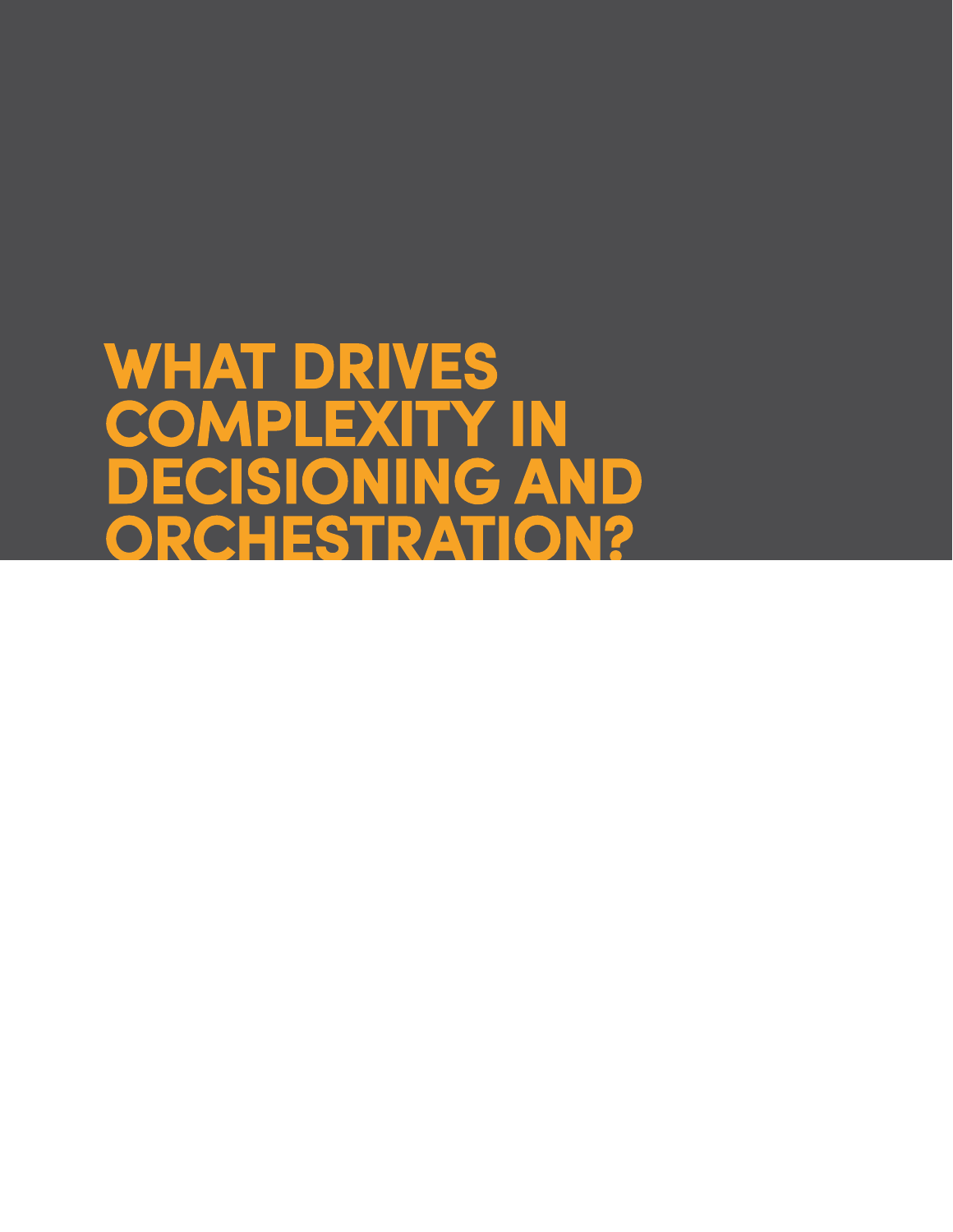Decisioning and orchestration are complicated by a myriad of factors, including the structure of an organization, how it manages data, and how it interacts with —and sells to—its customers.

| Decisioning and orchestration complexity can be impacted by: |                                                                                                                                                                                                                                                                                                                                                                                                                                            |  |
|--------------------------------------------------------------|--------------------------------------------------------------------------------------------------------------------------------------------------------------------------------------------------------------------------------------------------------------------------------------------------------------------------------------------------------------------------------------------------------------------------------------------|--|
| <b>Company Size</b>                                          | Larger organizations are typically more siloed and have more stakeholders<br>involved, often with competing objectives<br>Organizations with multiple business units must balance resource and objective<br>disparities, and those that span geographies face different restrictions<br>and regulations                                                                                                                                    |  |
| <b>Customer Touchpoints</b>                                  | The more communication touchpoints a company leverages to interact with<br>its customers, the greater the challenge to integrate and activate decisioning<br>and orchestration<br>Personalizing communication at scale heightens the need for<br>real-time decisioning                                                                                                                                                                     |  |
| <b>Customer Data</b>                                         | High data volumes and a larger array of channels complicate an organization's<br>ability to ingest, integrate, analyze and access data, impacting the ability<br>to successfully implement decisioning and orchestration                                                                                                                                                                                                                   |  |
| Sales Channels                                               | Direct sales models typically represent a less complex implementation of<br>decisioning and orchestration solutions, whereas indirect sales channels<br>complicate the decisioning/orchestration process as they require a greater<br>deal of collaboration and consent for data capture and activation<br>Online sales channels demand real-time integration, data management<br>and decisioning to deliver seamless customer experiences |  |

Beyond these factors, the industry or sector in which a company competes can add complexity to decisioning and orchestration programs. For example, highly regulated industries—such as healthcare, financial services or insurance—often require a strict chain of custody for data, as well as strict adherence to content and offer regulations. Policy and regulations

may also impact a firm's ability to ingest, store and leverage data. For example, the Fair Credit Reporting Act prohibits banks and financial services firms from commingling prospect and customer data, while healthcare companies have to adhere to HIPPA (Health Insurance Portability and Accountability Act) protocols. In Europe, under GDPR,

care needs to be taken to ensure that personal data is only used in line with the specific purposes that were given when it was collected. Additionally, in certain circumstances, profiling may require specific consent, especially around decision making for some financial products.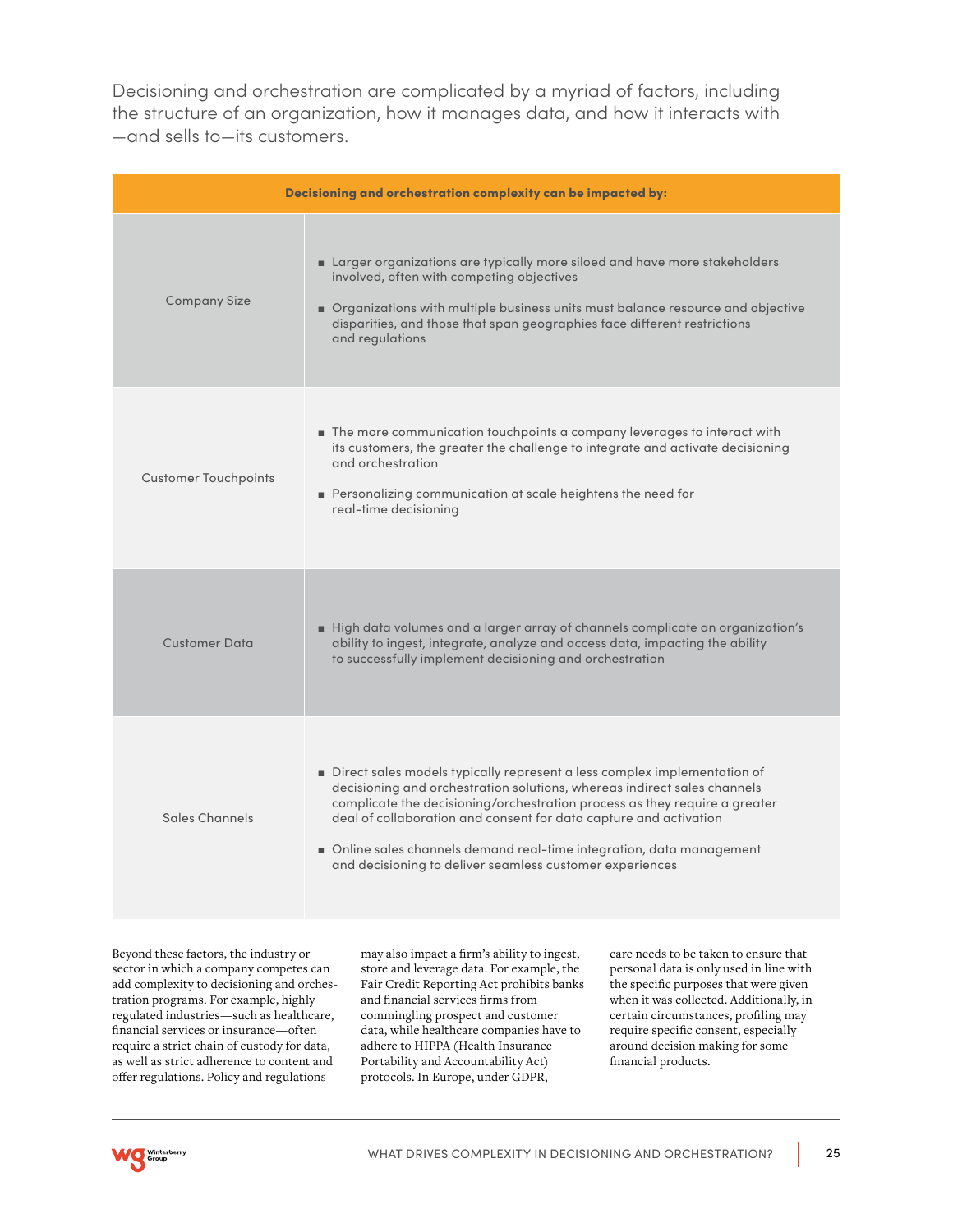### Supporting Quotes

## $\alpha$

 $\alpha$ 

The mid-market needs [decisioning] much more packaged up then it is possible at the moment, in terms of doing real cross-channel journeys, but the enterprises are all over it ,,

 $\alpha$ 

It is very much not just about technology and journey orchestration; organizations need to have their departments aligned. We have large customer success teams for each client that work with them on developing a hypothesis and illustrate how they are going to get operation value from our platform. The team helps drive the projects internally and make going to get operation value from our platform.<br>The team helps drive the projects internally and make<br>sure the client has goals that they are working towards

*– Executive, Decisioning Technology*

,,

 $\alpha$ 

*– CEO, Decisioning Platform*

Over the next 2-3 years the enterprise will move more slowly to adopt it. I think the mid-market or digital natives will adopt machine learning-based decisioning faster because they do not have all this internal conflict. Larger companies struggle, smaller companies have an easier time to change their operating model

*– CEO, Customer Data Platform*

From a maturity standpoint, the enterprise level likes to say they have it figured out, but they don't. The enterprise level has many more barriers to entry…big ships are tough

to turn; but once they do turn, the ROI is incredible… the mid-market can make decisions more quickly ,<br>"

*– Executive, Customer Data Platform*



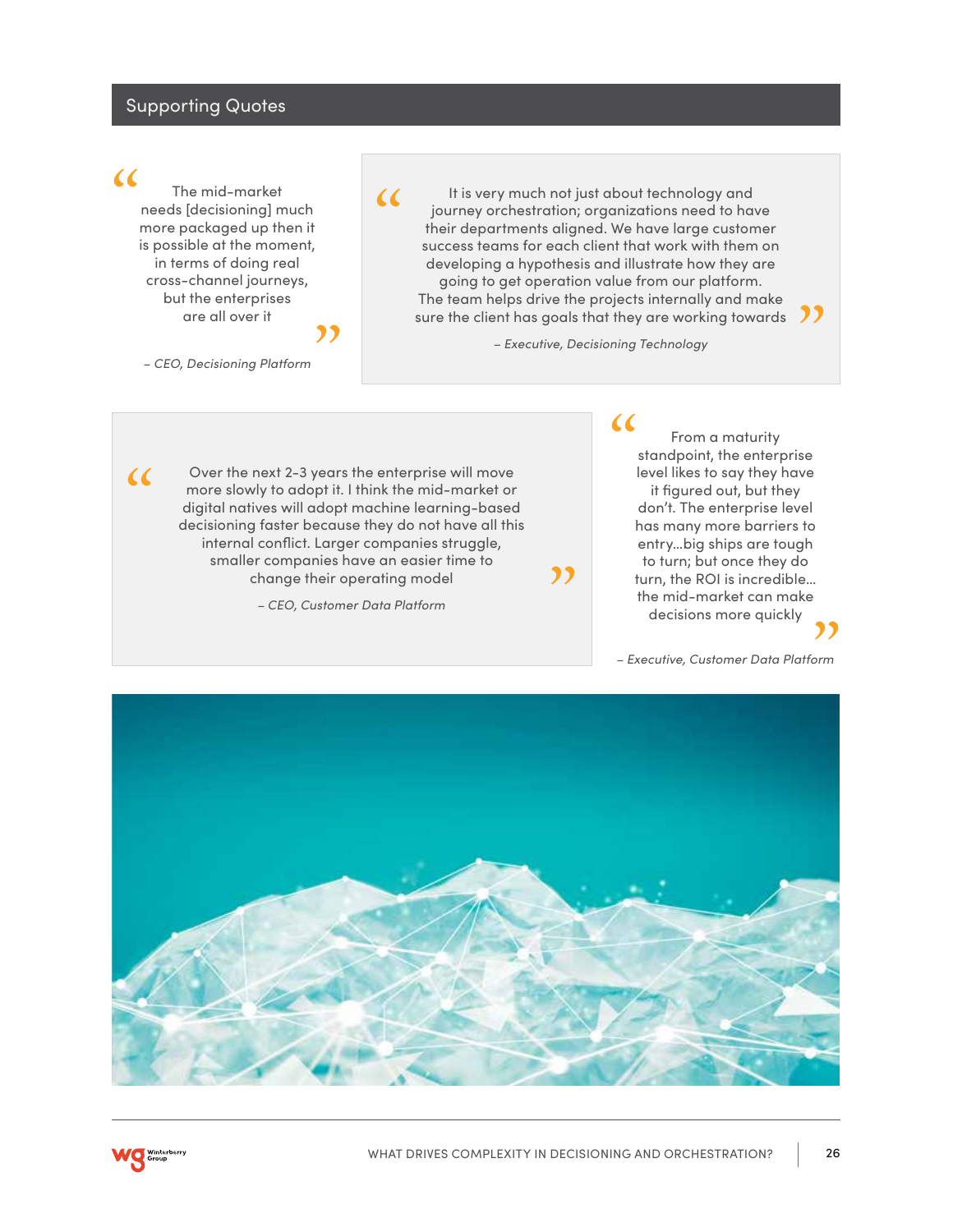# <span id="page-26-0"></span>**REQUIREMENTS FOR USE**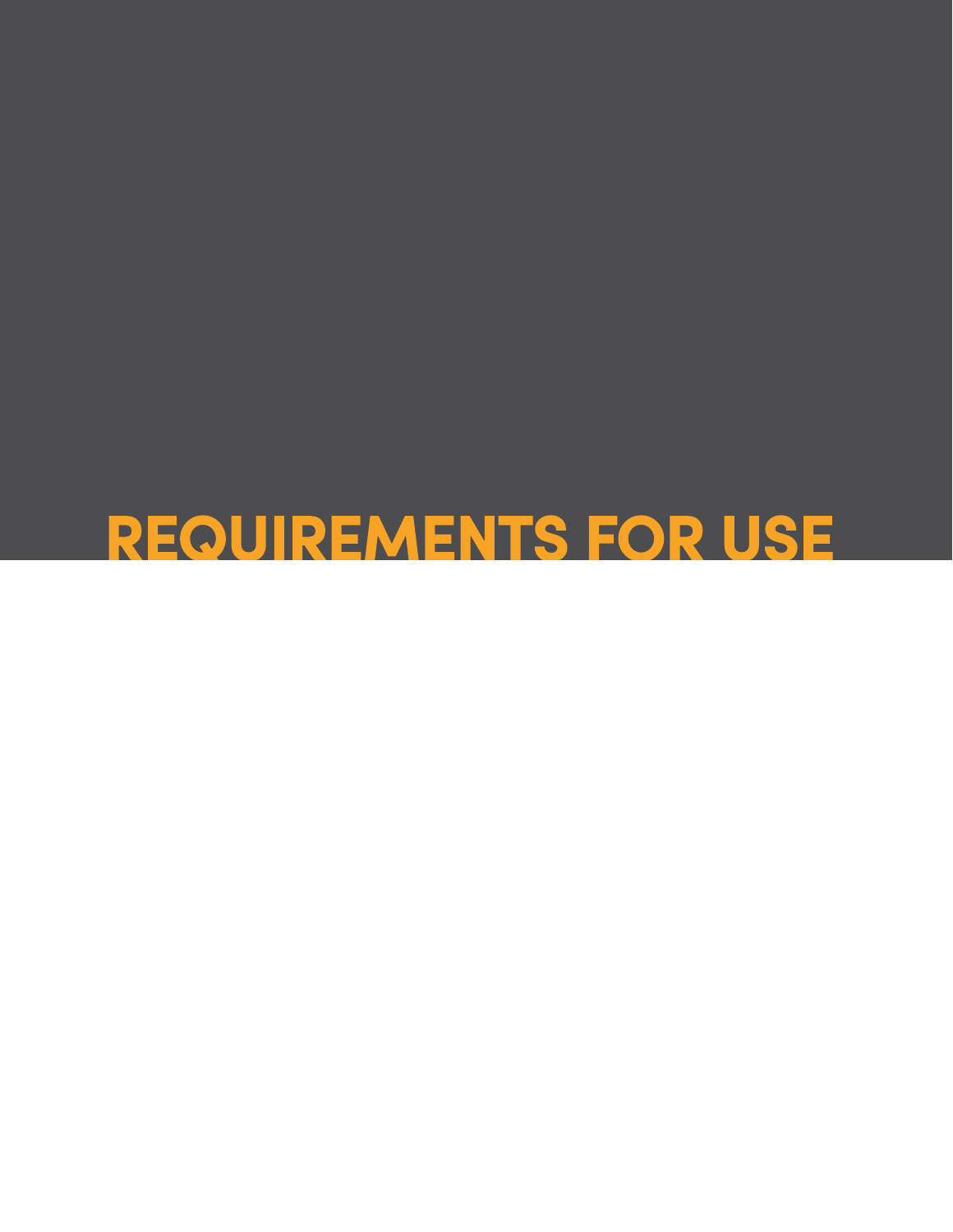While every organization has a unique set of considerations as it relates to decisioning and orchestration, as with most transformation initiatives, a combination of process, people, and technology affect an organization's ability to successfully implement and evolve its decisioning and orchestration. Firms will need a planned and coordinated approach to each element to effectively elevate their approach and enhance the resulting impact on the customer journey and experience.

### Process

Ask any marketer or advertiser about decisioning or orchestration and the conversation will quickly turn into a discussion about tools and platforms. In our experience, however, the critical first step to effectively impact the customer experience is to start with a focus on process. It is impossible to scale through the sophistication levels we discussed in the previous section without a planned approach, involving all of the relevant stakeholders. Specifically, three areas need to be addressed:

Alignment of objectives. The old adage of "if you don't know where you want to go, it doesn't matter which path you take" becomes an expensive warning in the world of decisioning and orchestration. We have seen too many firms purchase and implement an array of solutions that aren't just disparate, but actually compete with one another for the customer's attention

—and destroy goodwill and loyalty more quickly than they can acquire new customers. By gathering stakeholders from the right departments, firms can align on what they are trying to achieve, what they want customers to experience and what tradeoffs they are willing to make to maximize the value to the customer and the overall business.

Change management. Implementing decisioning and orchestration requires a new and organization-wide approach. We frequently see firms invest millions of dollars in a decisioning solution but fail to budget for the change management that will be required for it to be successful. As companies evolve, and place customers at the core of their decisioning strategy, almost everything has to change strategic planning, financial and budget allocations, merchandising, customer support approaches, you name it,

it probably has to change. And, without a concerted effort driven by experienced change management experts, it is highly unlikely that those investments in technology will be a success.

Clear delineation of roles and responsibilities. As new approaches are defined, it is critical to agree on who owns which components of the program. Successful organizations often leverage tools such as RASCI matrices, which define which department or individual is 'Responsible, Accountable, Supporting, Consulted, or Informed' about each detail of the new approach. Defining these responsibilities upfront ensures alignment throughout the process and greatly enhances the chances of evolving and scaling the ultimate solution.

### People

As organizations elevate their approach to decisioning and expand their orchestration requirements, the number of stakeholders increases, the skills and resources required become both more specialized and more complex and the need for external support usually grows.

Cross-functional teams are required to ensure all voices are represented and all groups are aligned. In addition to customer-facing departments such as marketing, advertising and customer service, firms need to include their IT departments, analytics teams, as well as risk, legal, privacy and any other departments that make customer-oriented decisions. In fact, our research points to the extent to which multiple departments were listed as primary users of their organization's decisioning solutions,

including marketing analytics (selected by 73% of respondents), marketing strategy (66%), CRM/database management (51%), senior marketing management (44%), technology/IT departments (31%), product management (25%), data governance teams (22%), and operations teams (14%). In addition to the issue of alignment addressed in the process section, it is critical for these departments to learn to speak each other's languages and recognize each other department's objectives—from acquiring or satisfying customers, to offsetting risk or exposure to the company. Creating cross-functional teams, helps generate a better understanding of each group's role—and makes the alignment addressed above more feasible.

Scarcity of resources and expertise forces many organizations to look outside their

own company for additional support. In our survey, 70% of respondents reported they rely on external service support: 41% rely exclusively on a service-based approach and a further 29% leverage a blended service- and platform-based approach. Systems integrators, marketing service providers and agencies often step in to support IT implementations, data management, advanced analytics, process development and campaign management, either on a project-by-project or ongoing basis. Leveraging external expertise allows companies to focus on their core business or to get out of the weeds and focus on more strategic aspects of a program.

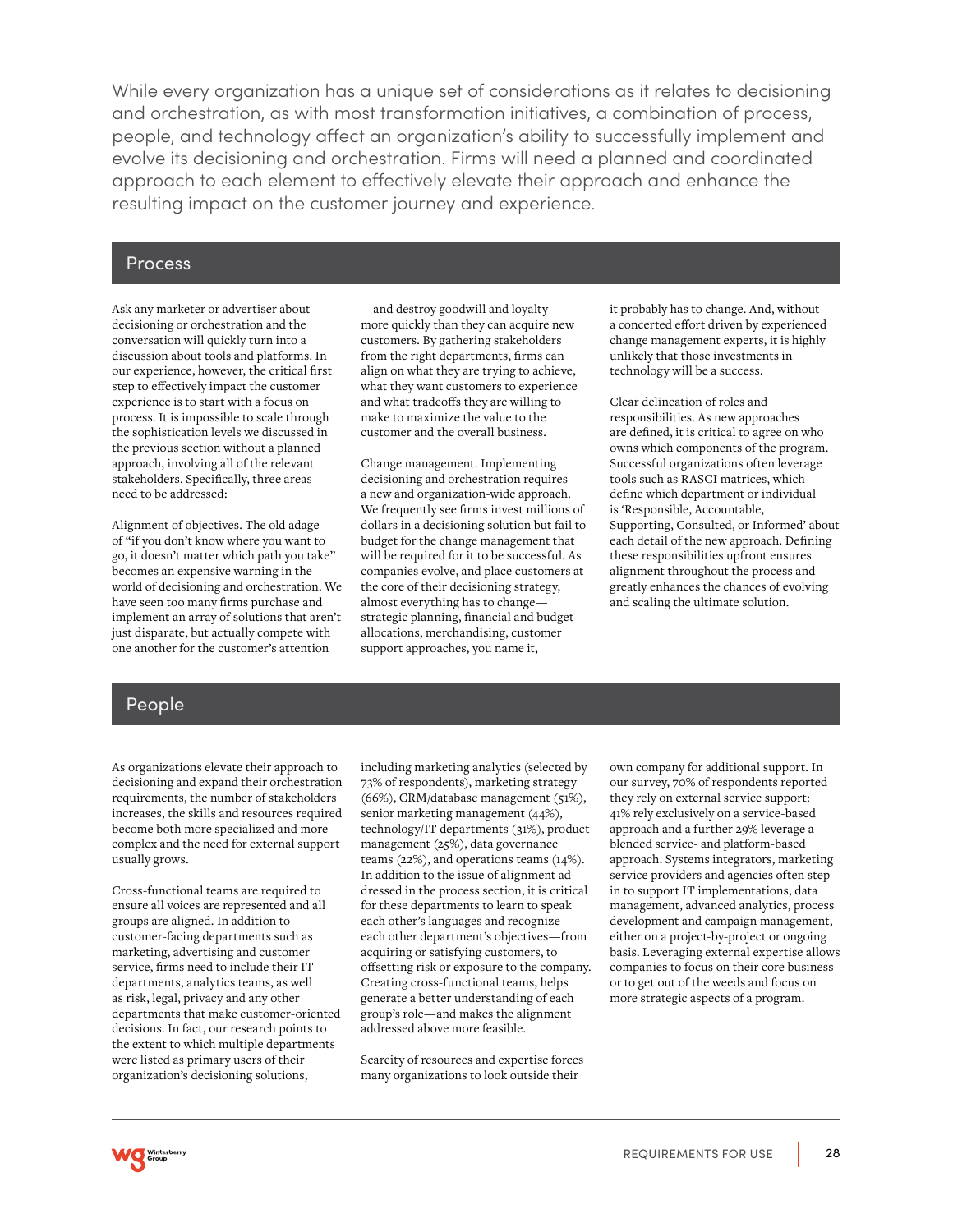### Technology

There is a reason why conversations start with a focus on technology—without it, decisioning and orchestration simply isn't possible. However, we do not think the focus should be on the features, functions, bells or whistles. Rather, organizations need to align their technology roadmap to their desired use cases, talent and resource availability, as well as ensure their tech is aligned across their data, intelligence, and application layers of the ecosystem. Reflecting the role of the intelligence layer leveraging data from the data layer, and coordinating messaging at the application layer, in our survey of decision makers, we found 81% of respondents indicated that integration with other technology platforms as one of the most important factors in selecting their decisioning solution, followed by the ability to ingest and distribute data (selected by 59% of respondents). Other major factors include ease of use (42%), cost (41%), the ability to extend beyond marketing use cases (to servicing, operations, and/or business analytics) (36%), speed of implementation (31%), and the ability to audit the decision-making process (24%).

Aligning to use cases enables marketers to determine the right level of decisioning and orchestration for their organization. For example, an organization seeking to augment their existing display

advertising with the addition of Advanced TV ads might turn to their existing DSP to understand their cross-channel decisioning and orchestration capabilities—and orchestrate these across the application layer. On the other hand, a firm wishing to fully optimize the customer journey and experience will require centralized data and profile management, linked to a centralized decisioning and orchestration hub that provides insights to identify the next-best actions and that enables localized decisioning at the point of interaction as customer behavior or environmental factors emerge.

### Supporting Quotes

### $\alpha$

 It is very much not just about technology with journey orchestration – you need to have your departments aligned

# ,<br>"

*– Executive, Decisioning Technology*

# $\alpha$

 [Our most successful clients] seem to have somebody that comes from an analytical background, but also understands and can talk business. They can champion it, understand it, articulate it, and drive it forward. When you do not have that in leadership, companies tend to struggle.

*– Executive, Marketing Service Provider*

,,

 I think its analytics culture and the ability to break down organizational silos. The companies that succeed in this can overcome the organizational alignment and silo baggage mentality and those that can develop an analytic maturity to compete on analytics

*– Executive, Decisioning Technology*

 Our customers doing this most successfully are not CMOs – they're Chief Analytic Officers. They can do decisioning not only around marketing offers, but also service actions. It is not always a marketing and sales conversation  $\alpha$ ,<br>"

"

*– Executive, Decisioning Technology*



 $\alpha$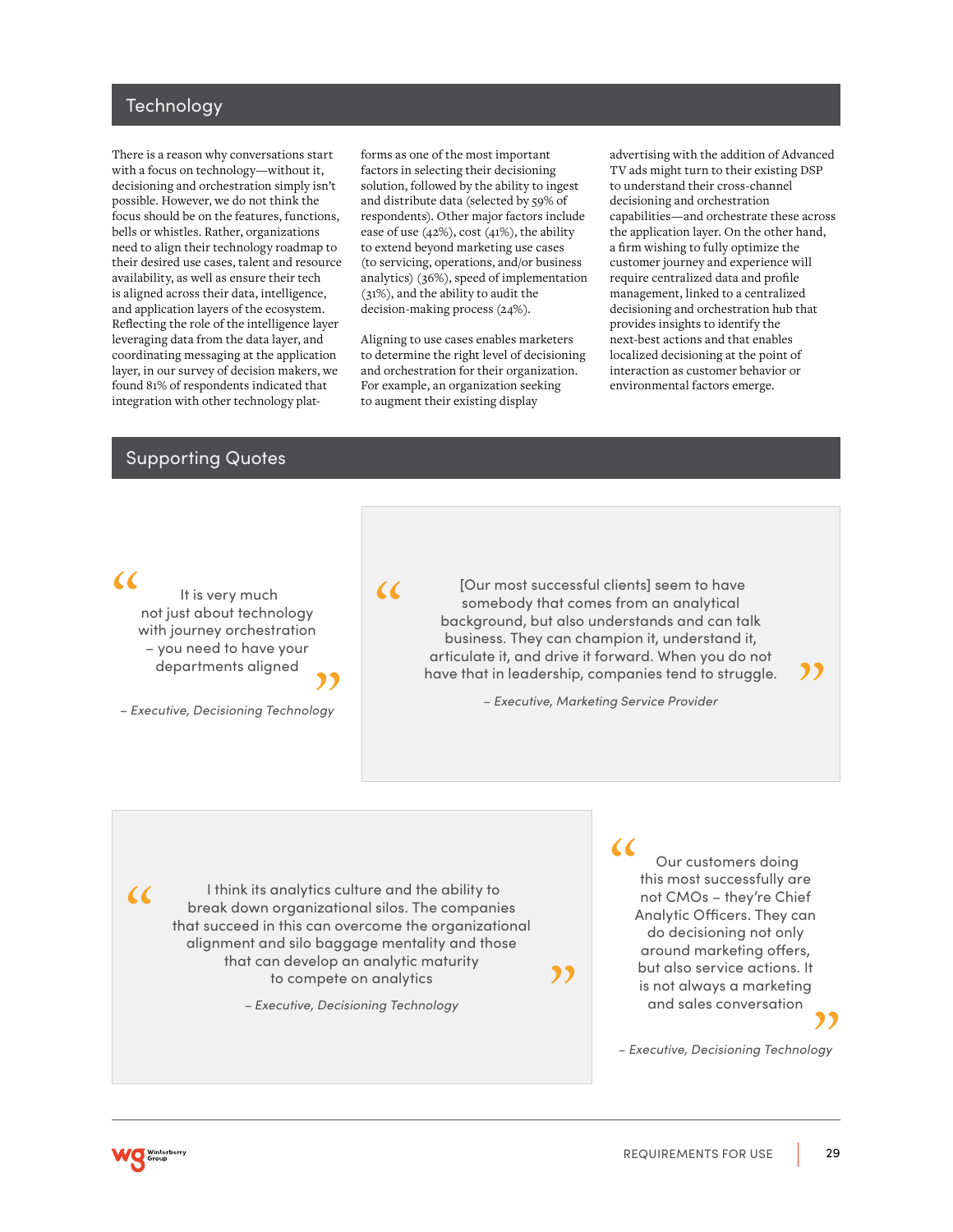<span id="page-29-0"></span>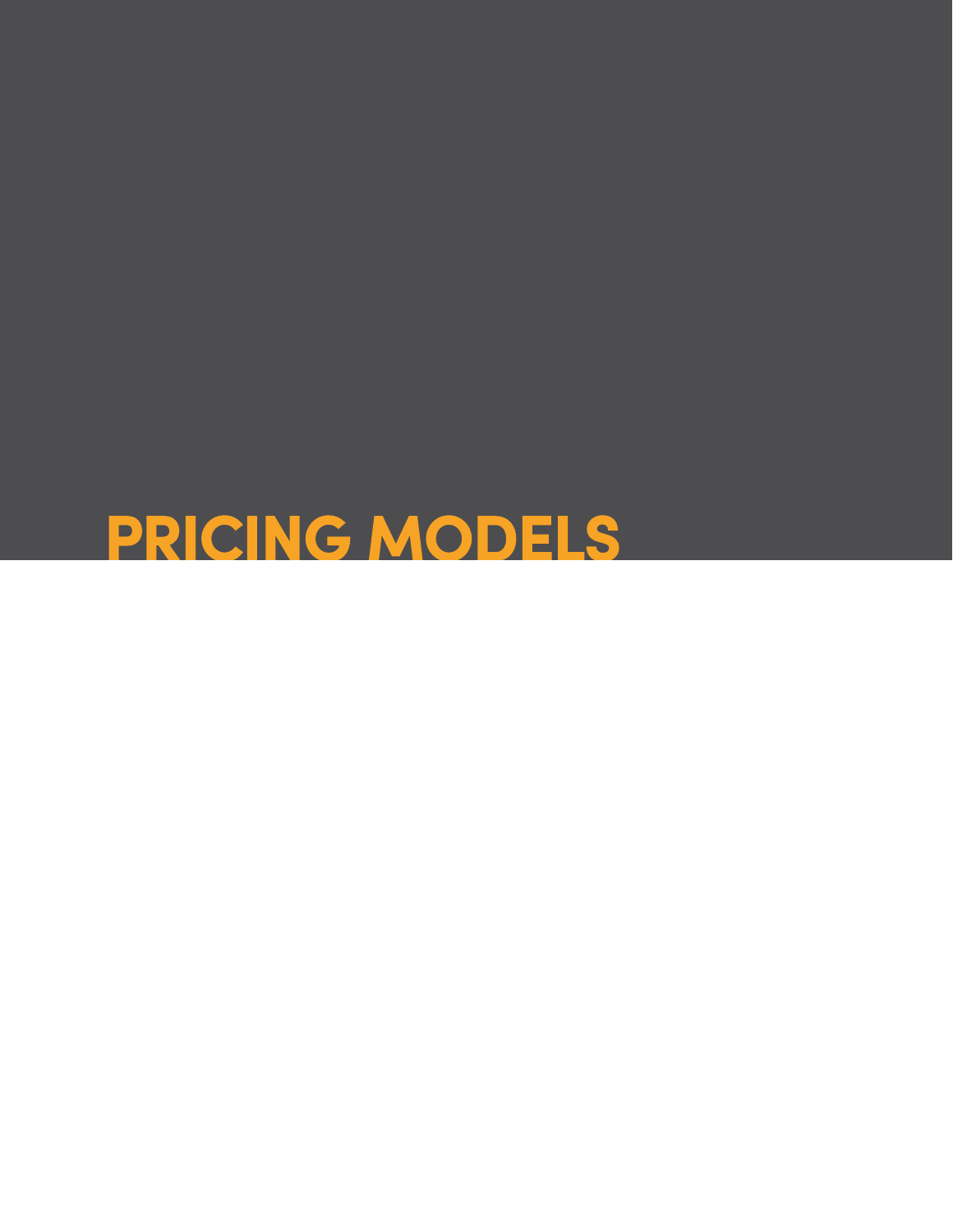Interviews with a wide selection of enterprise and mid-market companies revealed three primary pricing models for decisioning and orchestration solutions:

### FLAT-FEE MODEL (LICENSE):

A flat rate based on the number of decisions, typically with a tiered structure to account for different organization sizes and the amount of real-time decisions that need to occur.

OUTCOME-BASED PRICING: This pricing schema charges based upon predetermined metrics, such as leads acquired, sales increases and site-visits, among others.

### SUBSCRIPTION-BASED PRICING

(Hybrid of Outcomes and Flat-Fees): This pricing model will typically charge a flat rate (based on the number of decisions expected to occur) and will charge additional fees based on criteria such as customer base, integration fees and ancillary services.

"

"

"

## Supporting Quotes

 $\alpha$ 

 $\alpha$ 

[Our pricing models] have three parts: there is an integration component where we charge for pulling all the data together. Our platform charges by the number of customers and, because we are delivering [decisioning] as a managed service, we charge consulting services for execution.

*– Executive, Decisioning Technology*

 Our pricing models are changing rapidly. In the new environment that we are in, customers will pay for optimization to use their money more effectively. For our decisioning solution, we charged on a CPM basis; pricing is based on the number of decisions…We want to get to a place where everyone buys decisioning and pays per decision but we're not there yet. Until that time comes, customers first pay for insights, then for data, and then for decisioning.

*– CEO, Customer Data Platform*

 We toyed with the idea of pricing decisioning by interactions, but it never mapped well with the client—they couldn't wrap their head around what counted as 'an interaction'. Instead, we look at customer and prospect records and channels. We can map decisions per second and find this works best because clients understand—they are familiar with CPM —and it allows us to easily show our math.

*– Executive, Decisioning Technology*

 Our pricing is based on interactions and the volume of orchestrations performed—our biggest clients are doing billions [of interactions] per month. We have done some value-based pricing, but clients didn't really like that format. Because our pricing is interactions based, it becomes an open-ended checkbook. We see what patterns occur over a 3-month period and discuss any changes needed for the next renewal

*– Executive, Decisioning Technology*



 $\alpha$ 

 $\alpha$ 

,,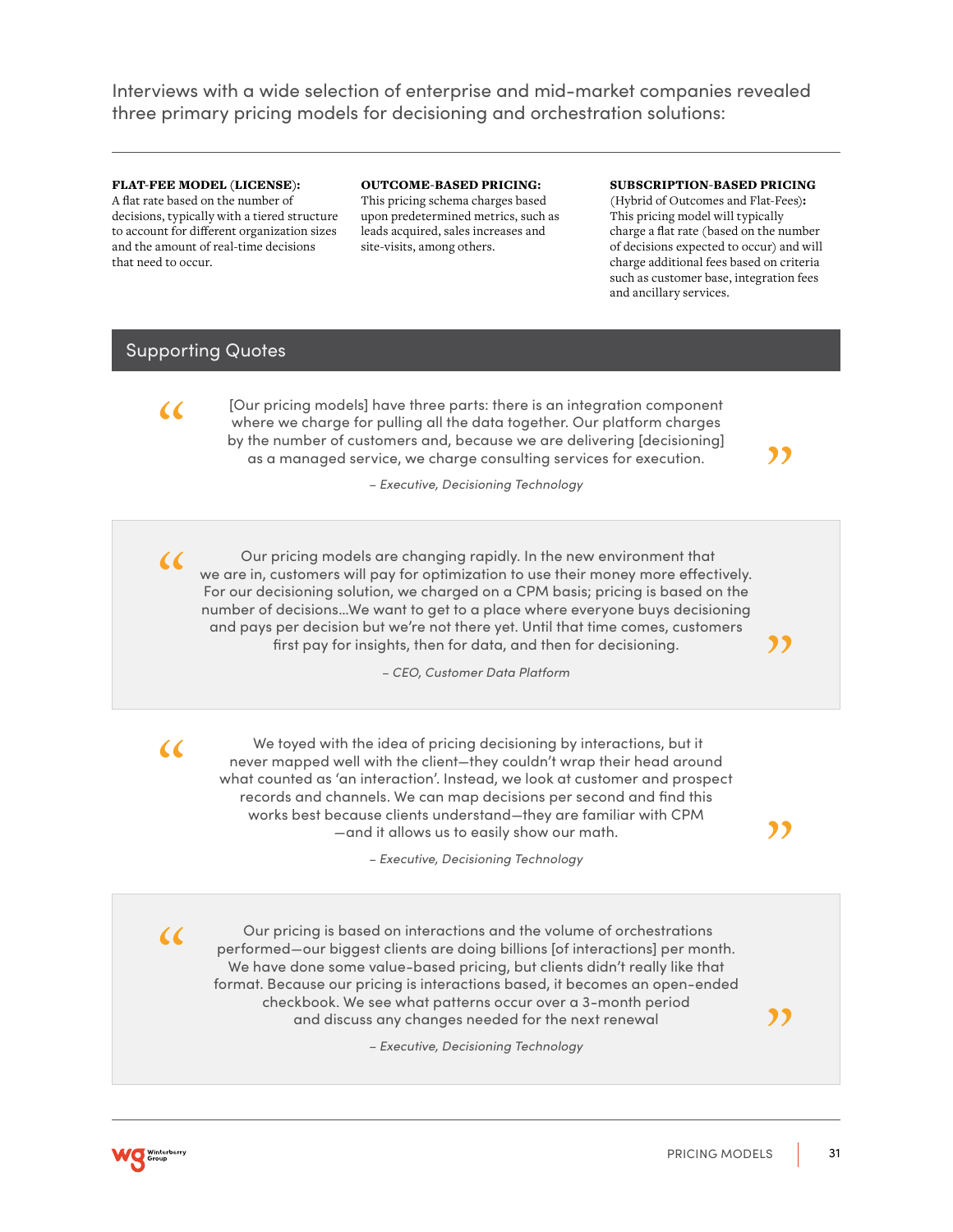# <span id="page-31-0"></span>**PRIVACY AND TRANSPARENCY**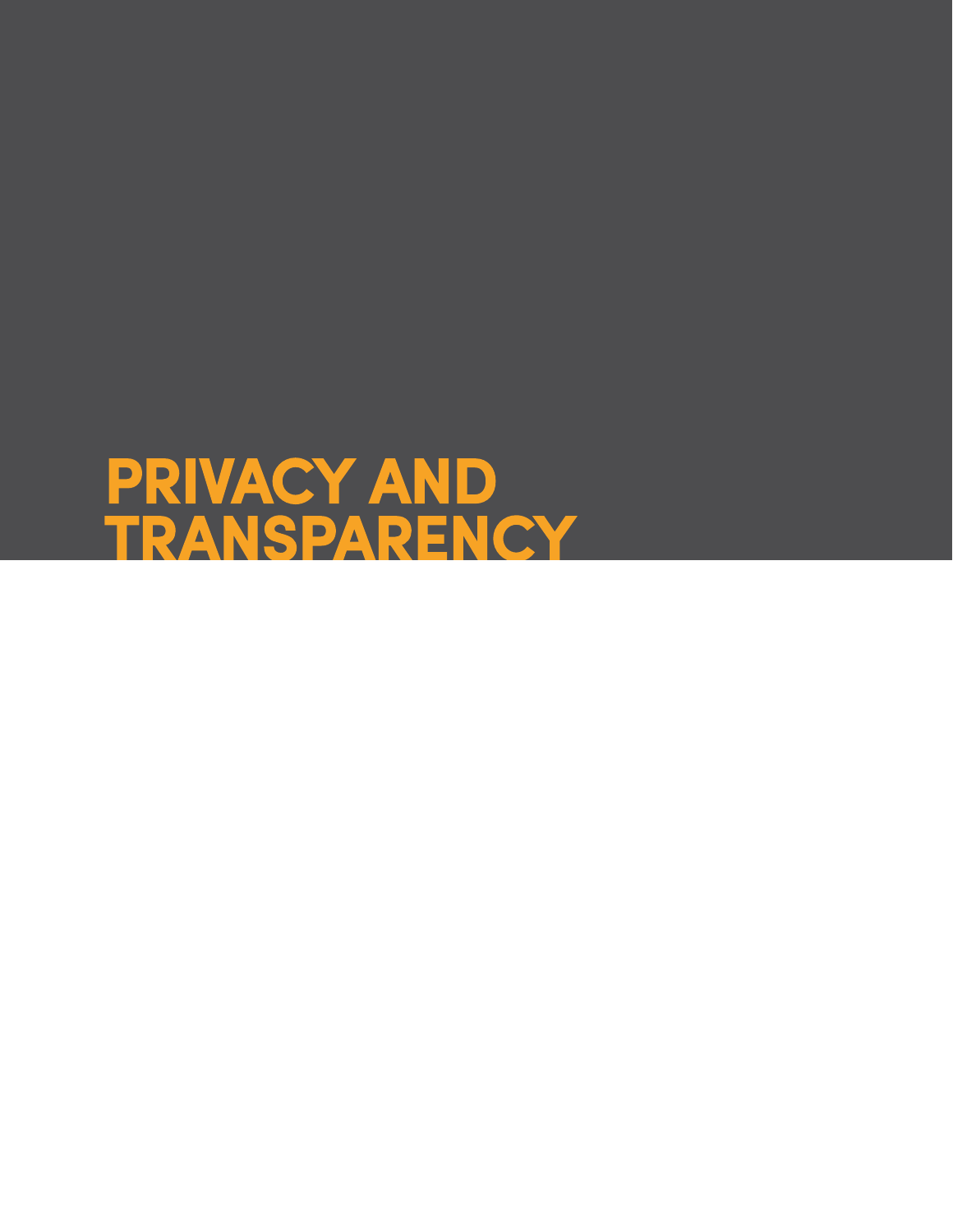Consumers are growing increasingly aware—and anxious—regarding their personal data privacy. Their concerns have been amplified by high-profile data breaches, backlash against online activities being monitored and/or tracked, and the growing fear of being manipulated by filter bubbles and echo chambers. In response to these concerns, forward-looking companies are not only thinking about how privacy and transparency fit into their organizations, but are also beginning to incorporate consent management as a key driver of customer trust and relationships—not just a legal requirement. And, as public scrutiny of company's privacy regulations continues to grow, savvy organizations are zeroing in on their optimization strategy around consent.

The heightened levels of consumer scrutiny being placed on privacy, consent and the permissible use of consumer data is transforming how brands audit their decisioning engines. Our conversations unearthed the importance and need for a 'human component' to offset the risk involved with relying solely on machine learning algorithms and automated triggers. Marketers are paying particularly close attention to unintended bias within their decisioning platforms, including redlining consumer groups by race, gender, and/or income level. As decisioning becomes more commonly utilized across highly regulated verticals, such as retail banking, healthcare, and financial services, maintaining close human oversight of automated decisions will be critical to protecting against any machine-derived biases in the algorithms.

To combat the automated nature of decisioning trails, firms are eschewing black box systems in favor of access to electronic records that chronologically catalog events or procedures to provide support documentation and history. Audit trails allow organizations to track and review each decision that is made and determine where—if any—changes need to be made. Additionally, many vendors are adding auditing features to their platforms to meet marketer objectives as they relate to consent management and privacy adherence. Outside of decisioning-specific tools, marketers and publishers manage consent across different legislative frameworks and requirements using a combination of solutions: console dashboards, consent collection banners, and mobile software development kits (SDKs).

However, some fear that restricting access to personal information and limiting the scope of machine learning capabilities may do more harm than good. As one executive

we interviewed pointed out, "the more governance and protection put around PII [Personal Identifiable Information], the less likely [an organization] will get identity resolution right." Marketers will need to strike the right balance between protecting customer data, while allowing decisioning tools to access enough information to ensure the customer experience meets the customer expectation.

"

"

## Supporting Quotes

 $\epsilon$ 

 We have customers where their interest is driven by that need to comply and to prove that they are complying: tracking why you make decisions and why they fit customer preferences and privacy regulations…for finance firms, this is vital. They like our approach of layering business rules around any analytic approach to make sure the compliance rules do not get broken.

*– CEO, Decisioning Platform*

 $\alpha$ 

 I think good decisioning and good CDPs should have a level of governance. I think a lot of people are out of compliance when they use these home-grown systems.

*– Executive, Marketing Technology Solution* 

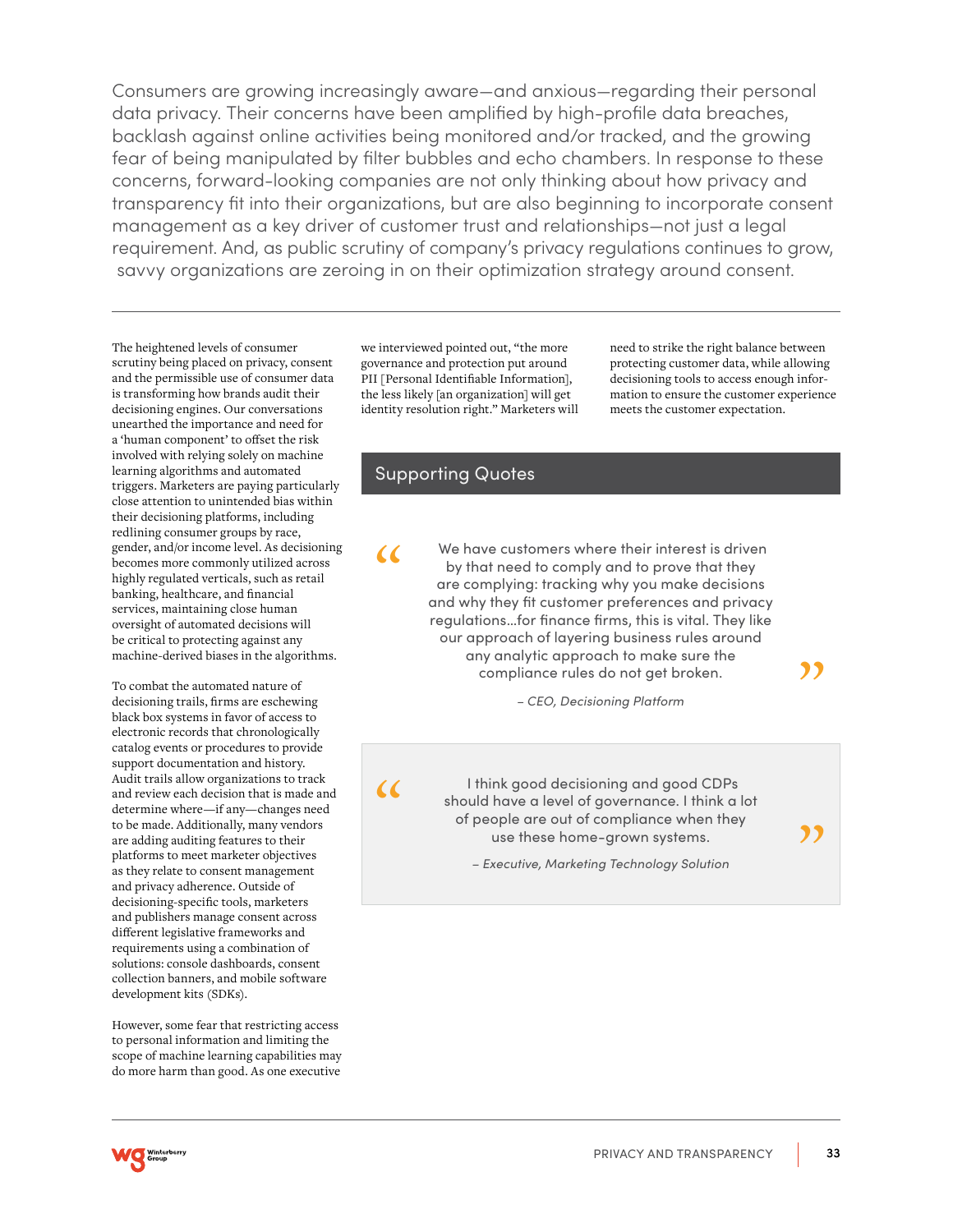<span id="page-33-0"></span>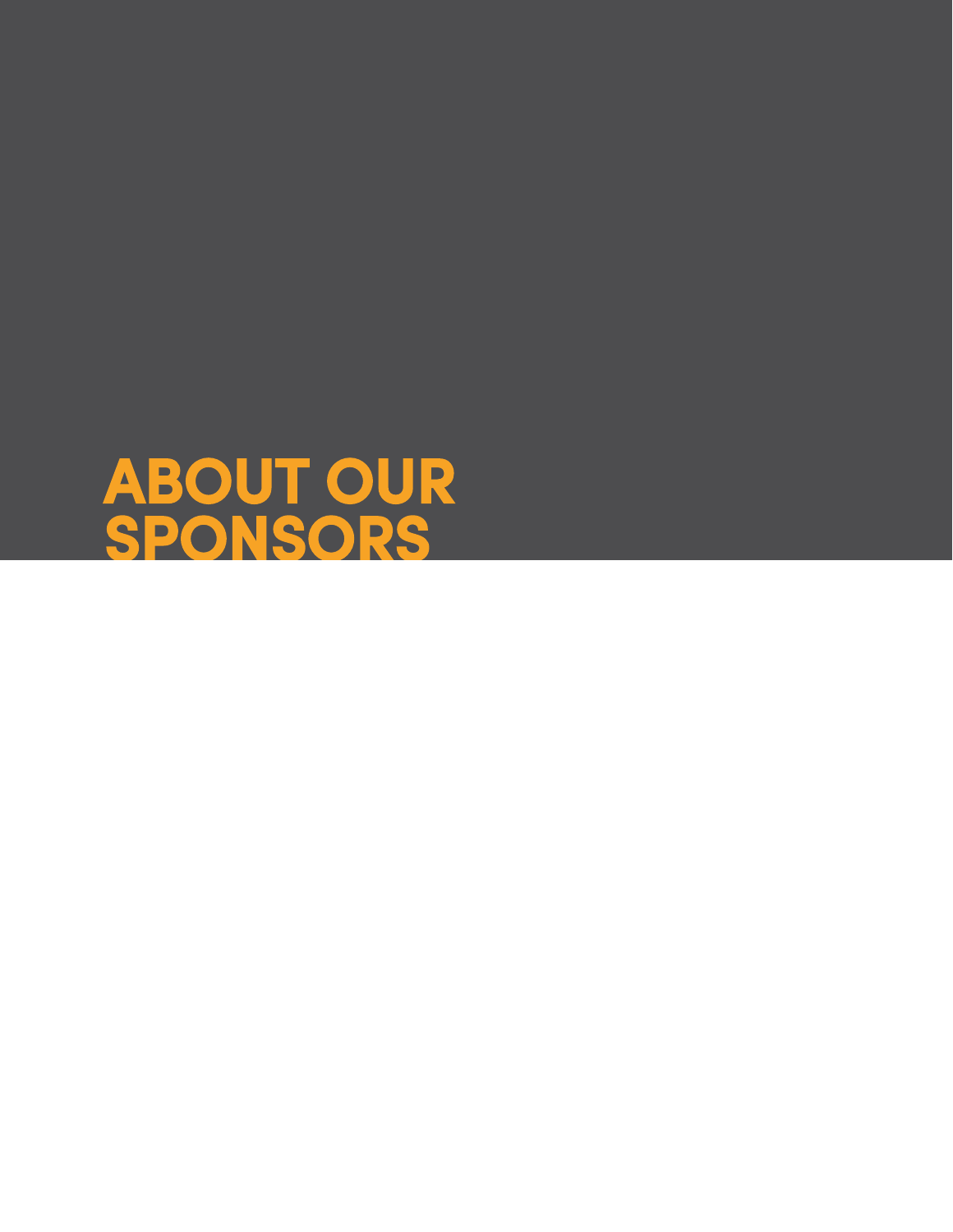

**Adobe** is reimagining Customer Experience Management (CXM) with Adobe Experience Cloud, the industry's only end-to-end solution for experience creation, marketing, advertising, analytics and commerce. Adobe Experience Cloud helps brands deliver consistent, continuous and compelling B2C, B2B and B2E experiences across customer touchpoints and channels—all while accelerating business growth. Unlike legacy enterprise platforms with static, siloed customer profiles, Adobe Experience Platform empowers companies to fully understand customers and make data actionable through Adobe Sensei, the company's AI and machine learning technology. Industry analysts have named Adobe a leader in over 20 major reports focused on experience—more than any other technology company.

For more information, visit *[Adobe.com](http://Adobe.com)*.



**Kinesso** is the marketing intelligence engine of IPG, helping brands connect with the right people and drive meaningful outcomes through seamless data-driven marketing solutions. As a technology-enabler, Kinesso powers marketing systems through a proprietary suite of applications that seamlessly integrate ad tech and martech. Kinesso's application framework spans audience, planning and activation, delivering insights and business results for leading global brands.

For more information, visit *[Kinesso.com](http://Kinesso.com)*.

## Supporting Sponsor

# ansira

An independent, global marketing technology and services firm, **Ansira** believes in transparent partnerships to meet clients where they are on their customer experience journey. Ansira designs relevant, persuasive experiences for all the right moments; strengthening relationships, cultivating brand loyalists, and assuring profitable client growth. Teams operating across the US, Europe, South Asia, and Oceania, arm brands and their channel sales ecosystems with digital offerings, channel partner marketing technology and services, and local marketing technology to make these experiences possible.

For more information, visit *[Ansira.com](http://Ansira.com)*.

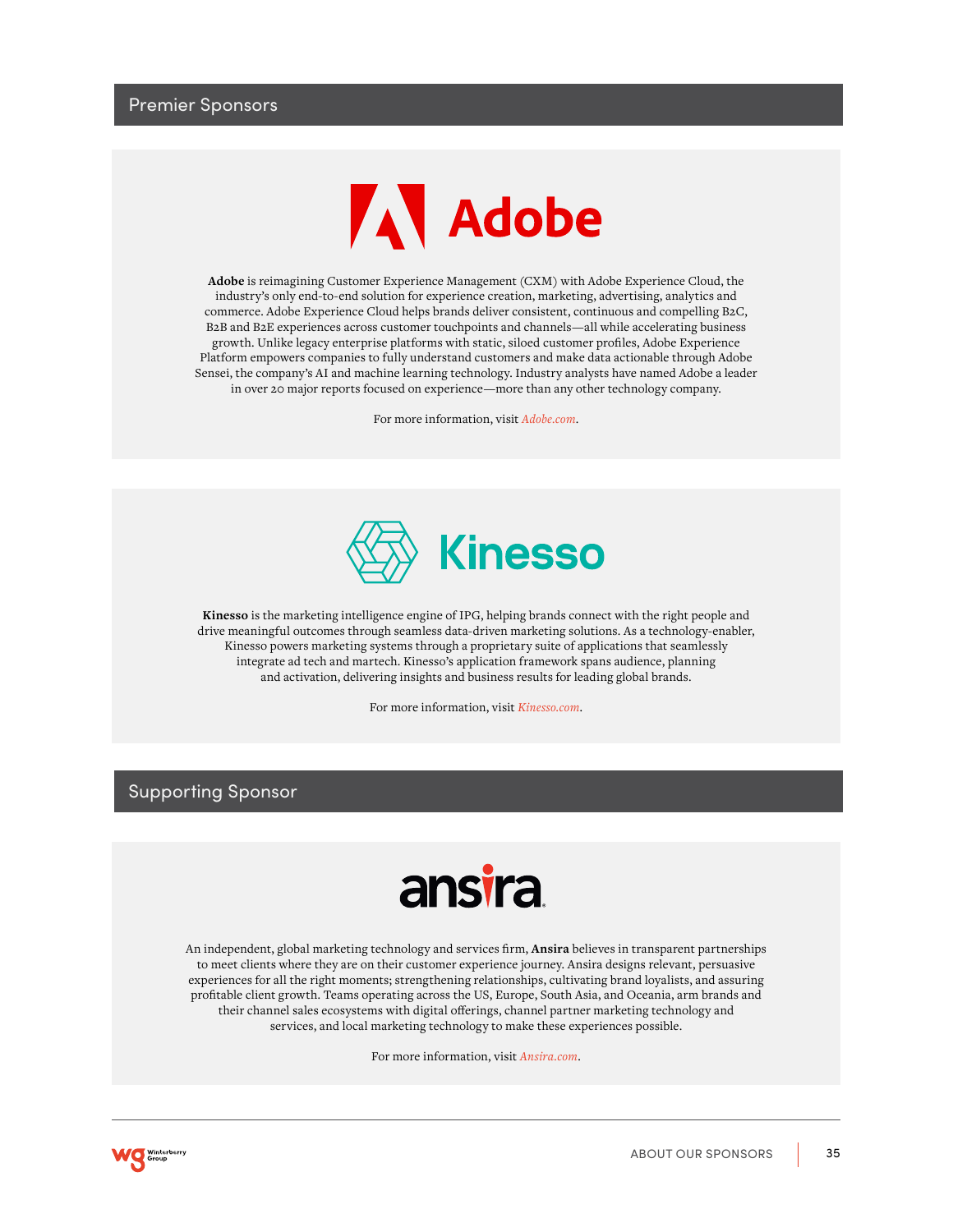<span id="page-35-0"></span>